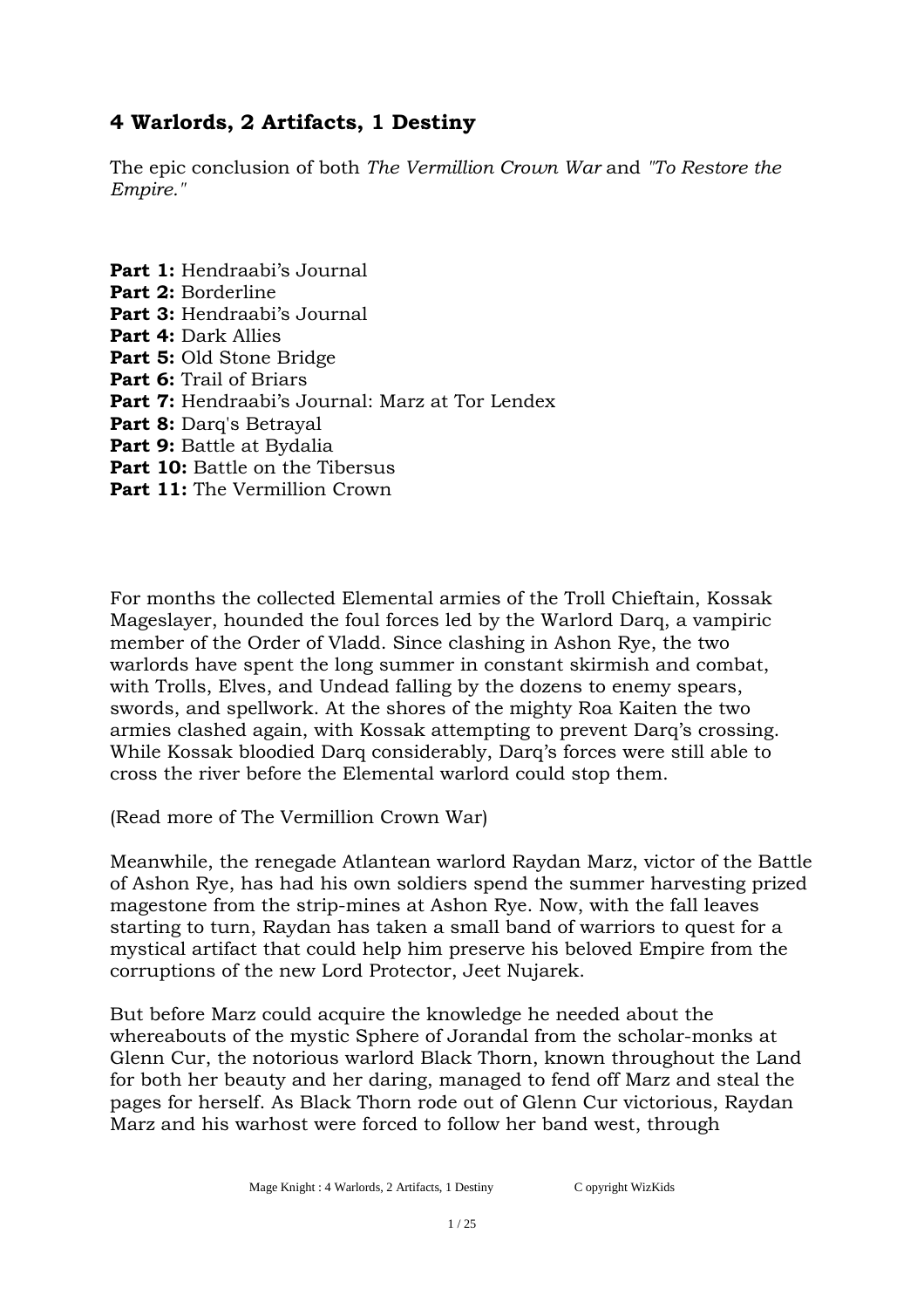embattled Fairhaven toward the borders of the country of Duncastor.

(Read more of To Restore the Empire)

**The Globe of Jorandal:** An ancient artifact rumored to have great magical powers. Some versions of the tavern stories talk about this legendary sphere having the capability to turn earth into gold. Other tales refer to the Globe as a creation of the gods, as if it is somehow capable of allowing its owner to control the "bones of the world".

**Raydan Marz:** A renegade Atlantean warlord questing for the Globe of Jorandal. Hated by the Empire, he has found an unlikely ally in the warlord Kossak Mageslayer. At a disadvantage after his loss at Glenn Cur, he will have to use all the resources at his disposal to defeat the Black Thorn at her own game.

**Kossak Mageslayer:** Champion of the Elemental League, Kossak has defeated all opponents he has encountered, save for one: Darq the Corrupt. Kossak has spent the summer chasing after the vampire prince. Now, after many fierce battles, Kossak must stop Darq once and for all, at any cost.

**The Black Thorn:** A warlord who constantly turns most situations to her advantage. The offer of alliance from Darq of the Necropolis Sect was something that she couldn't refuse. She is now one step ahead of Raydan Marz, and thus one step closer to where the Globe of Jorandal lies.

**Darq the Corrupt:** A member of the Order of Vladd, Darq is trying to get to a secret location where he can unlock the secrets of an artifact called the Vermillion Crown. While Kossak has nearly stopped him three times in recent weeks, the alliance with the Black Thorn should keep Kossak from gaining the upper hand.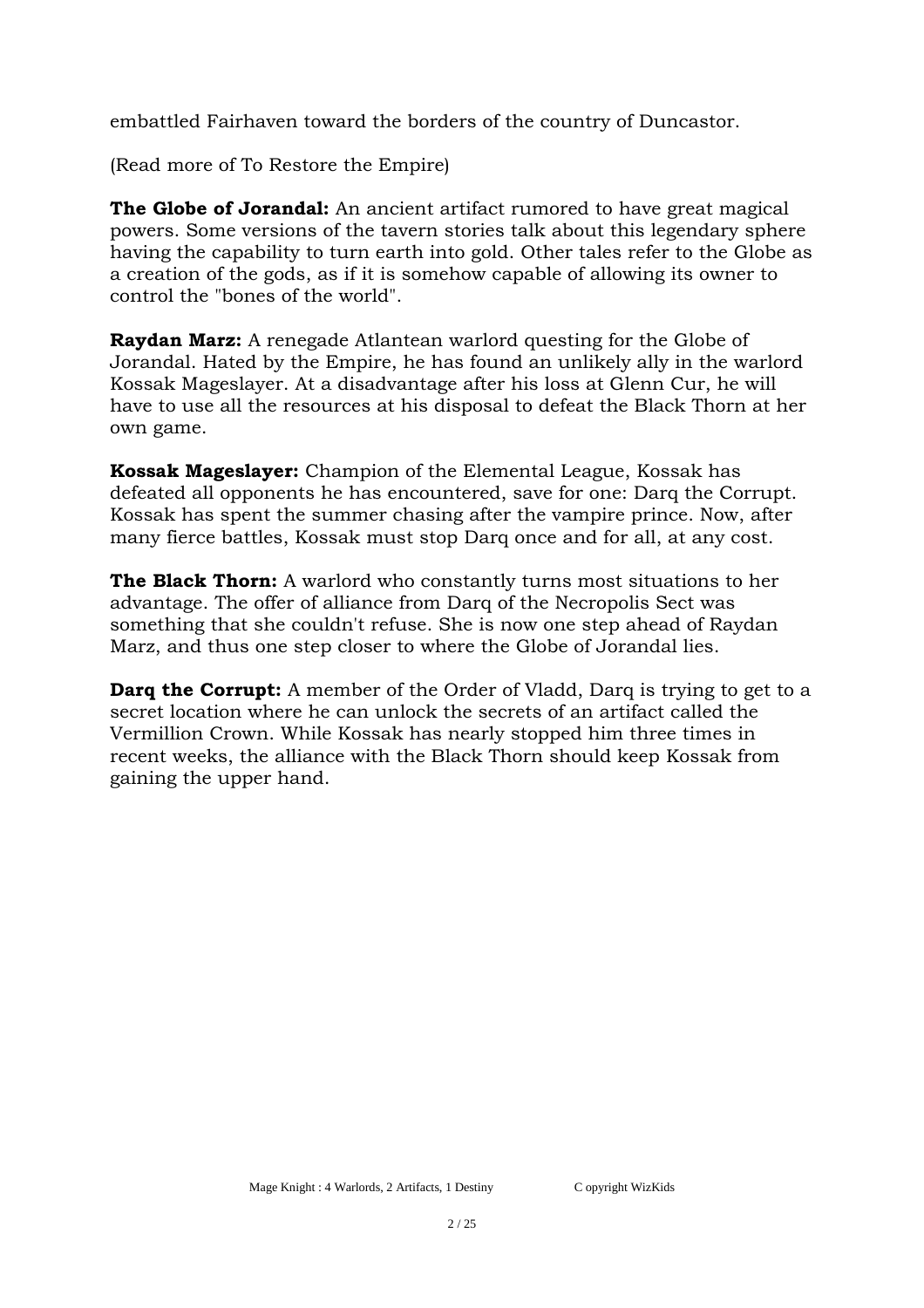#### **Hendraabi's Journal Entry:**

Another full day of walking, and it feels like we're getting nowhere. My feet are sore, my stomach is rumbling, and my shoulders are getting rubbed raw from my pack straps. I think I'm starting to understand why a pack mule spends so much of its time being ornery.

Ahead of us lies the river that marks the border between Duncastor and Fairhaven. Somewhere between us and the Roa Kaiten are the Black Thorn's forces. Where they travel, we must follow if we're to have any hope of finding the artifact Raydan seeks. The Thorn has the monks' pages that detail how to find the Sphere of Jorandal, and as result she knows where she is going. We do not. All we can do is follow her trail, stop her when she finally makes a break for the artifact, and then nab it before she does.

Behind us is Glenn Cur, and very likely between us and that battle-torn town are a sizable number of very angry Fairhaven soldiers wanting our hides for kitbags. One of Raydan's scouts returned from patrol a few moments ago and said that things look grim for any chance of an organized retreat. There are just too many of them, she said, and too few of us.

But all is not lost. Sometimes, gifts can come in very large packages.

A cloaked emissary came through the trees just before sunset this evening, without sword or bow. He asked the first scout he met where he could find Raydan Marz. At first the young soldier started to tell him off, until he looked up into the taller man's eves  $\overline{\phantom{a}}$  and stopped. Swallowed. Turned pale. He  $^-$  and stopped. Swallowed. Turned pale. He politely told the stranger to wait while he took his request to Marz, and then turned and ran as fast as he could to where his commander rode the line.

Twenty minutes later, under the canopy of a few red-leafed squirrel-oaks, and under the scrutiny of a half-dozen of Raydan's finest crossbowmen, the stranger acknowledged Raydan by name, and then removed the cowl covering his face. What I first thought to be a very big man, was indeed not a man at all  $^-$  but a Troll of massive size and strength. It was none other than the Troll Warlord Kossak Mageslayer, hero of the Elemental League, battler for the Vale and Ashon Rye. Commander. Champion. Slayer of Rabahn of the Black Grasses at the gates of the Citadel of Luxor.

Raydan looked down at the Troll's hands, knowing well that to look full onto a Troll's eyes can incite rage. Marz politely asked Kossak what he wanted. Kossak's reply was simple.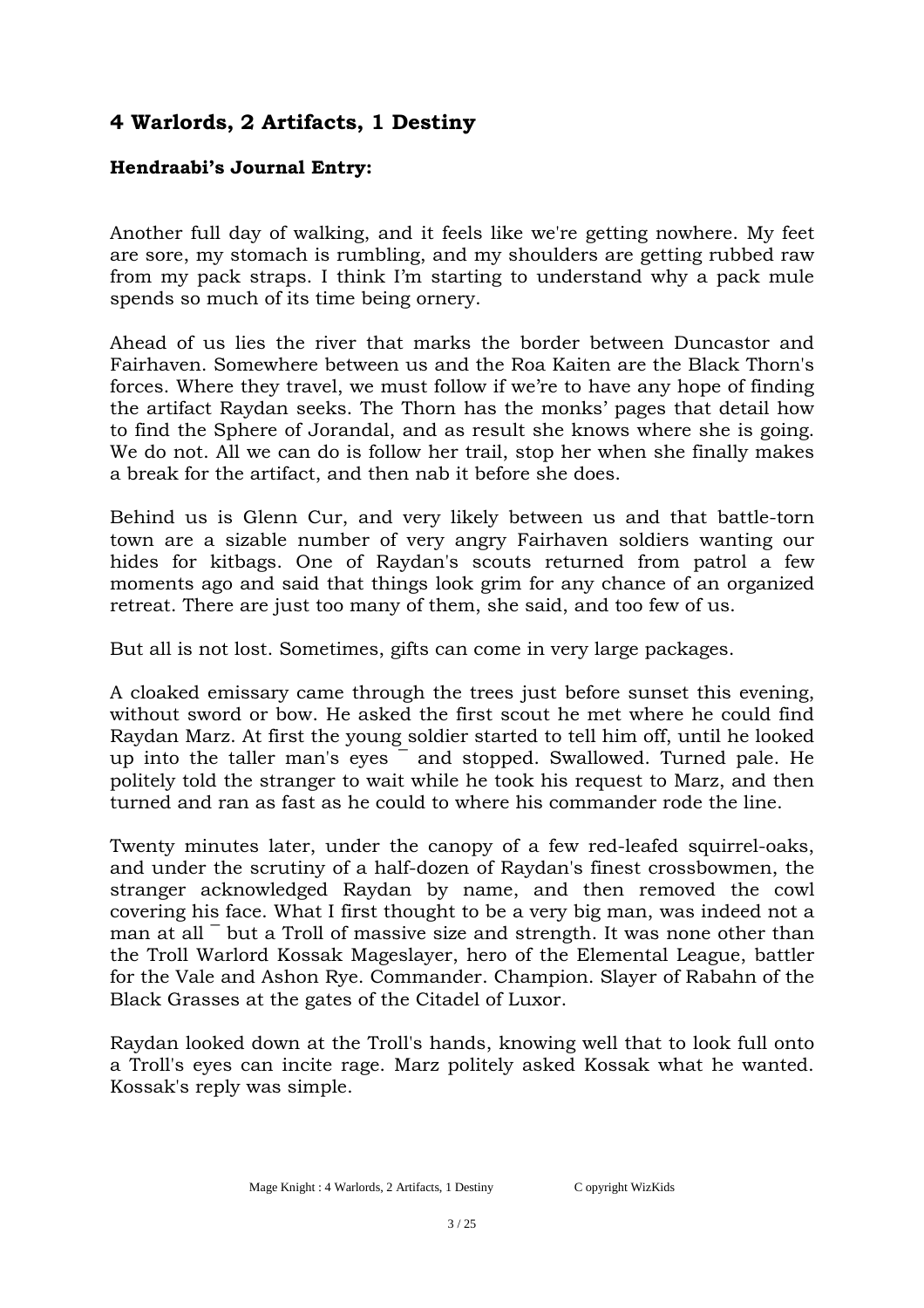"You," he said, and smiled in such a menacing way that Raydan's crossbowmen nearly riddled the Troll with bolts.

"Me?" Raydan said, surprised. "We're enemies, as far as I know."

"Not any more," Kossak said with a laugh, and began to lay out his plan.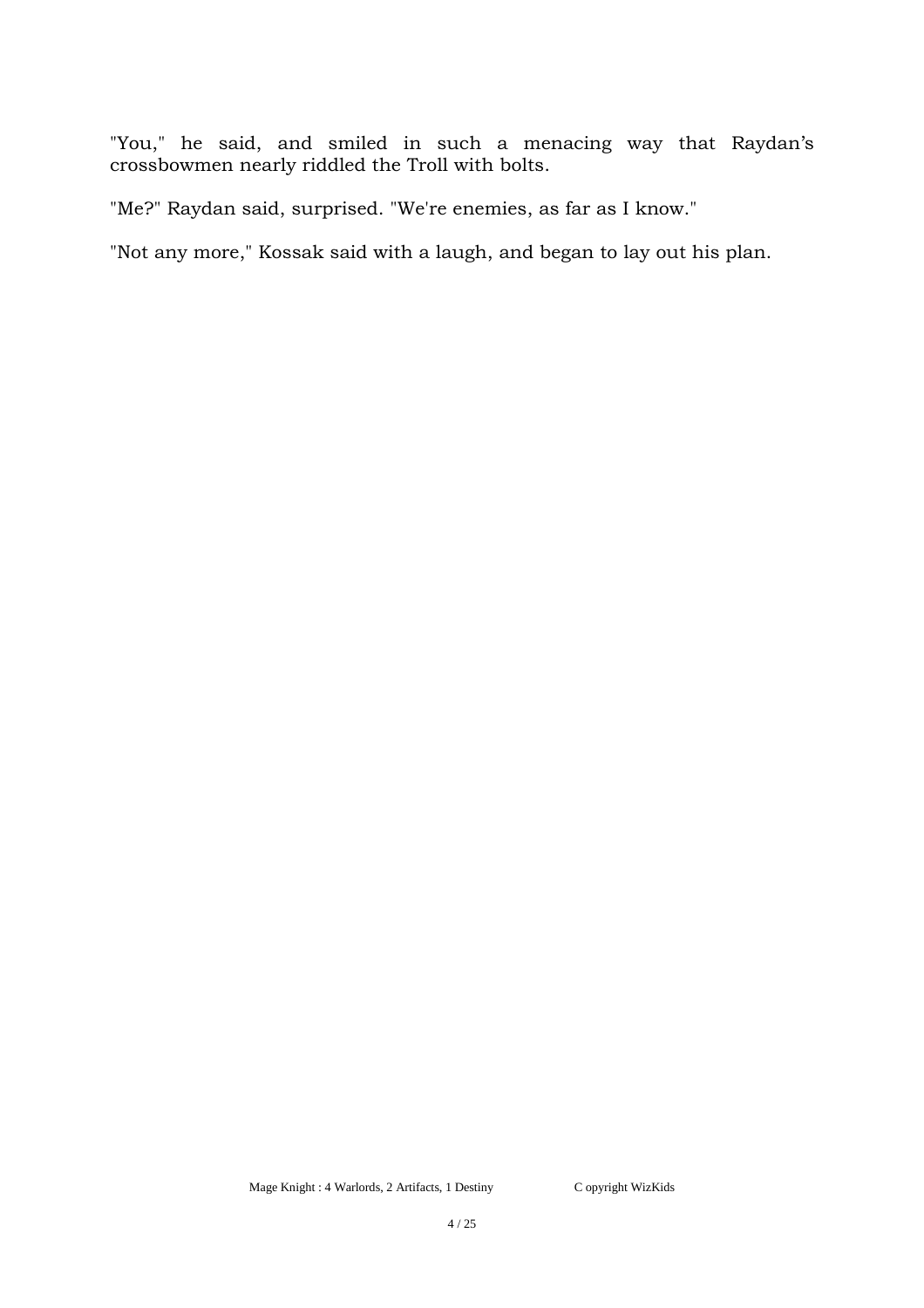# **Borderline**

Soft vellum, decorated with gold leaf around the edges. Line after line written in flowing script. Not one stray mark. Not one error. These pages might have been works of art, once.

Before the Black Thorn ripped them from the monks' histories.

She had folded them back into her pack, creasing them for the dozenth time. The pages were already beginning to look travel worn, with corners dog-eared or shredded. Hardly the common dream of a treasure map, but if we could believe all the clues then these pages would lead us to the Radiant Sphere. To the Globe of Jorandal.

"Mind if I have a look?"

Prince Aaron, from his bedroll. Dawn was brightening the eastern horizon, and Nadia had thought the noble-born still asleep. He wasn't even facing our direction. The prince rolled over, eyes alight with energy and no small amount of anger. He was about to start something.

"Stow this with my gear, Lootan." The Black Thorn handed me her pack. I've known her long enough to recognize the warning signs. A slight flush to the tips of her ears. The hardening around her violet eyes. The mix of man and elven blood in her had produced a rare beauty, sure enough. But there was always something more lurking there. Something feral and dangerous. I stepped away from her as Aaron Verrik, crown prince of Fairhaven, untangled himself from his blanket and took my place. Still, I did not go far. Killing the crown prince would be a dangerous move, and Nadia did not always think things through as clearly as she might when the anger is on her.

"You have something to say to me, Aaron?" she asked.

I could tell that the prince had been building up his nerve for some time. Perhaps even before the battle at Glenn Cur, but certainly in the two days since. "I've wondered more and more about what happened at the abbey," Aaron said. "You packaged off the monks - to keep them safe, you said - and you personally led the defense of its walls. All right, we did as my father tasked us to do. But since then, there have been your secret little meetings and our straight-line path for the western border of Fairhaven. And you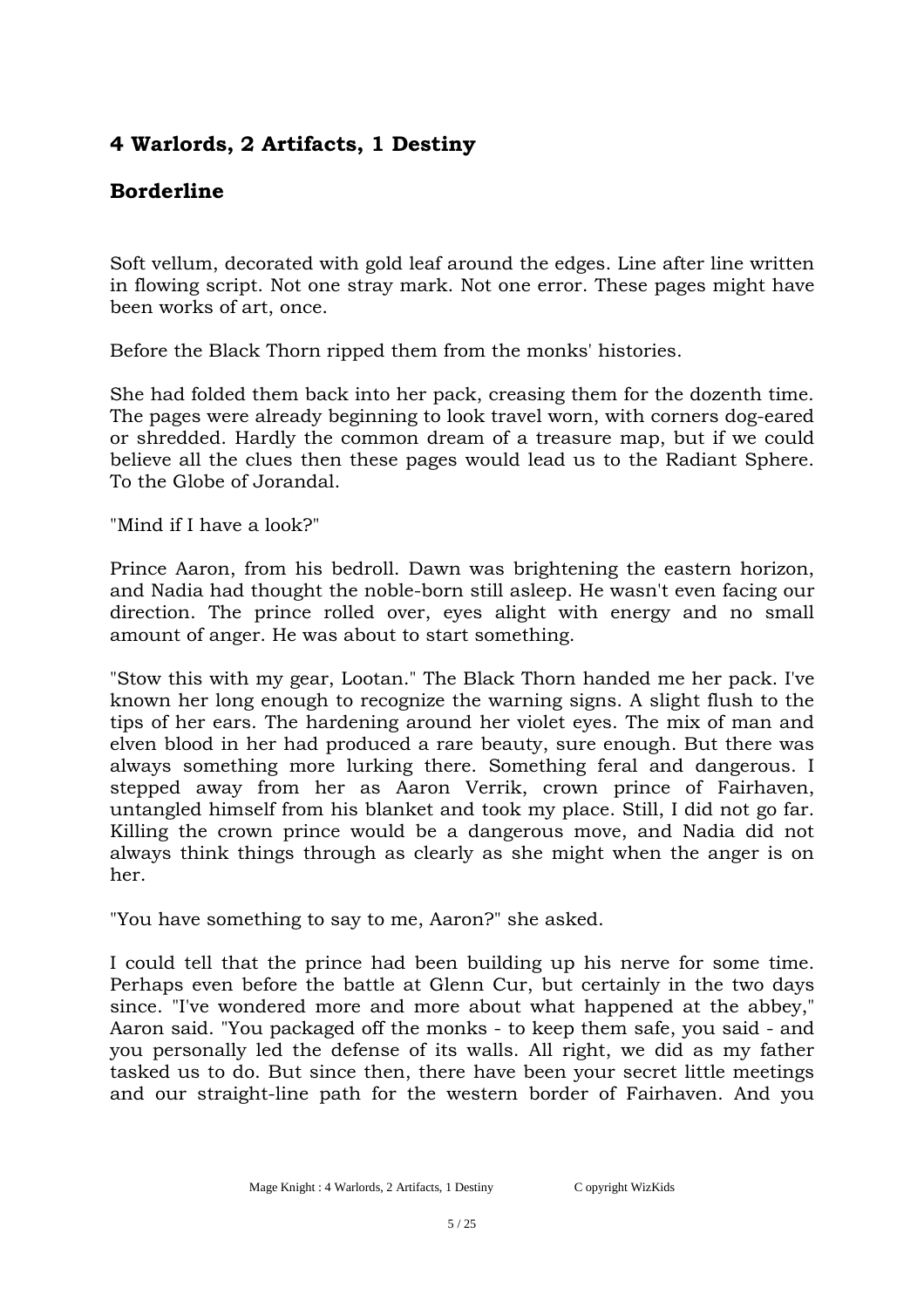haven't released any of the troops you commandeered before the battle. What does that say to you, Nadia?"

She shrugged. "That I am fulfilling my obligations."

"To my father, or to yourself?"

"Why not both?" she asked.

Aaron was no one's fool, though I have to admit I had considered him far enough under Nadia's spell to remain oblivious at least one more day. Now he threatened our entire position. His hard words roused a few nearby cavalrymen, who tensed and readied themselves for any outcome. I saw that Tyrsis was no longer breathing with deep, Draconum snores, which made me feel better. I also kicked a small pebble in the direction of my Khamsin brother, Derrik. It struck him in the face and he blinked awake.

"If you can explain to me how threatening our fragile peace with Duncastor would benefit Fairhaven, I might believe that." Aaron crossed arms over his chest, obviously ready to push the Thorn for some kind of final answer. "We have a large army massing near the border, too close to the city of Tor Lendex for King Wellum's comfort I'm sure."

Tor Lendex. The very city the monks' histories pointed at as the Globe's resting place.

"Are you that worried about the comfort of King Wellum, Aaron? After all, wasn't Duncastor once part of your father's kingdom? Didn't your ancestors rule all the way to the Tibersus?"

"They did," he admitted. "But unless you have received a secret missive from my father, I do not think he was planning on recovering that land in this lifetime. So I have to ask, Nadia, which way do you intend to ride today?"

"West," she said easily, as if it did not matter.

"West." Aaron nodded. "Straight for the border and Tor Lendex. I have asked for your explanation, Thorn, now I demand it. Why are we riding at Duncastor as if you mean to invade?"

"I always have my reasons, Aaron Verrik. You are not privy to them all." Her words were clipped short, but I heard the amused grin peaking through in her voice. The Black Thorn welcomed this confrontation. Was enjoying it, in fact. Which meant she had already set her plans in motion, or knew something that no one else did.

Or, as she had asked, why not both?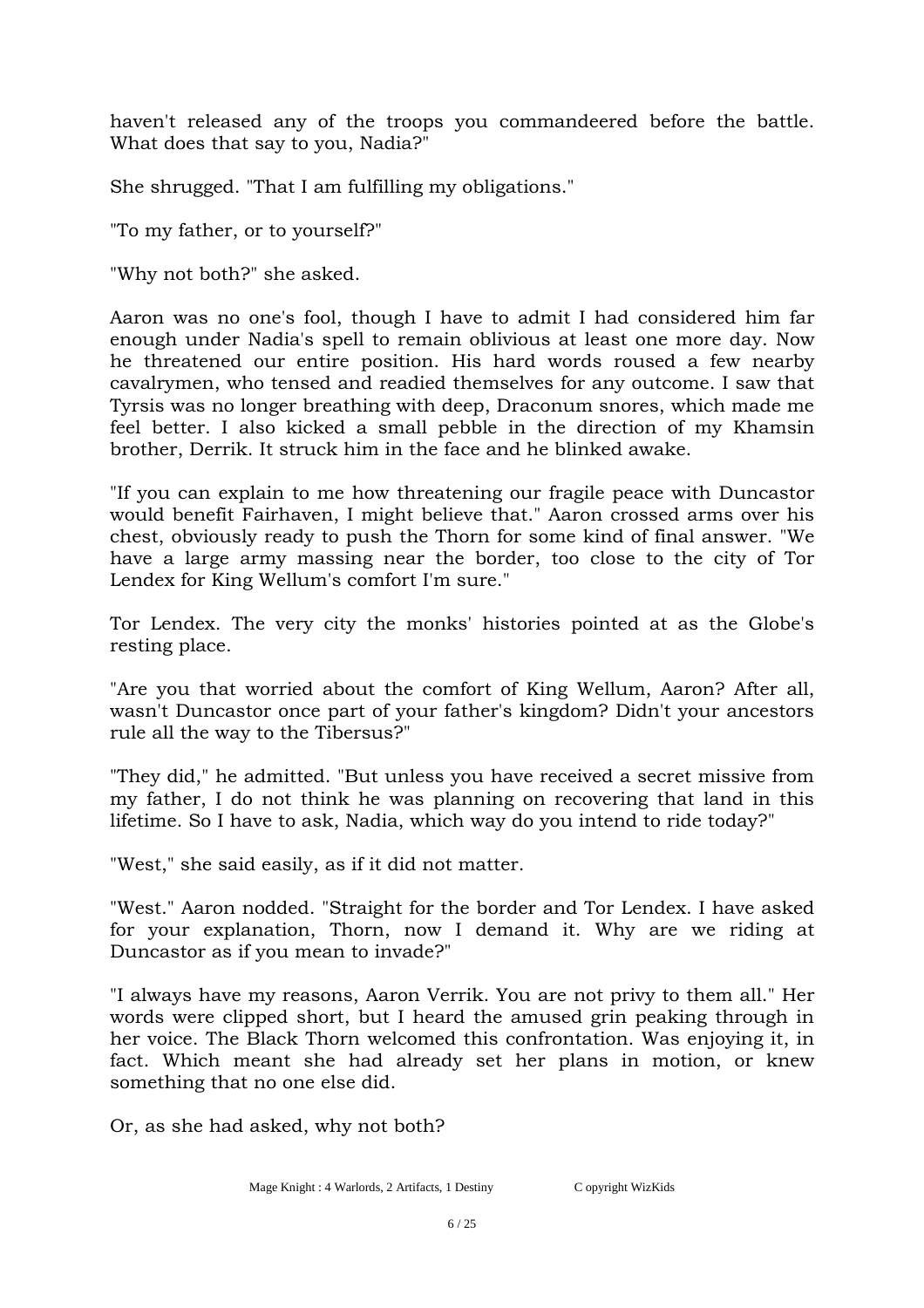"But in answer to your question, we ride west because there is better ground for battle." Before he could respond, she asked, "What would you say if I told you that Duncastor has already sent a small army over the border, and it is perhaps a league or two away right now?"

Aaron frowned, at once cautious. "Are you telling me that, Nadia?"

As if in answer, a warning horn sounded from one of the pickets we had set out toward the west. Its long, low wail shattered the rest of any remaining sleepers. Not that there were many left by then.

Nadia simply smiled. "I may have been a bit off on the timing," was all she said.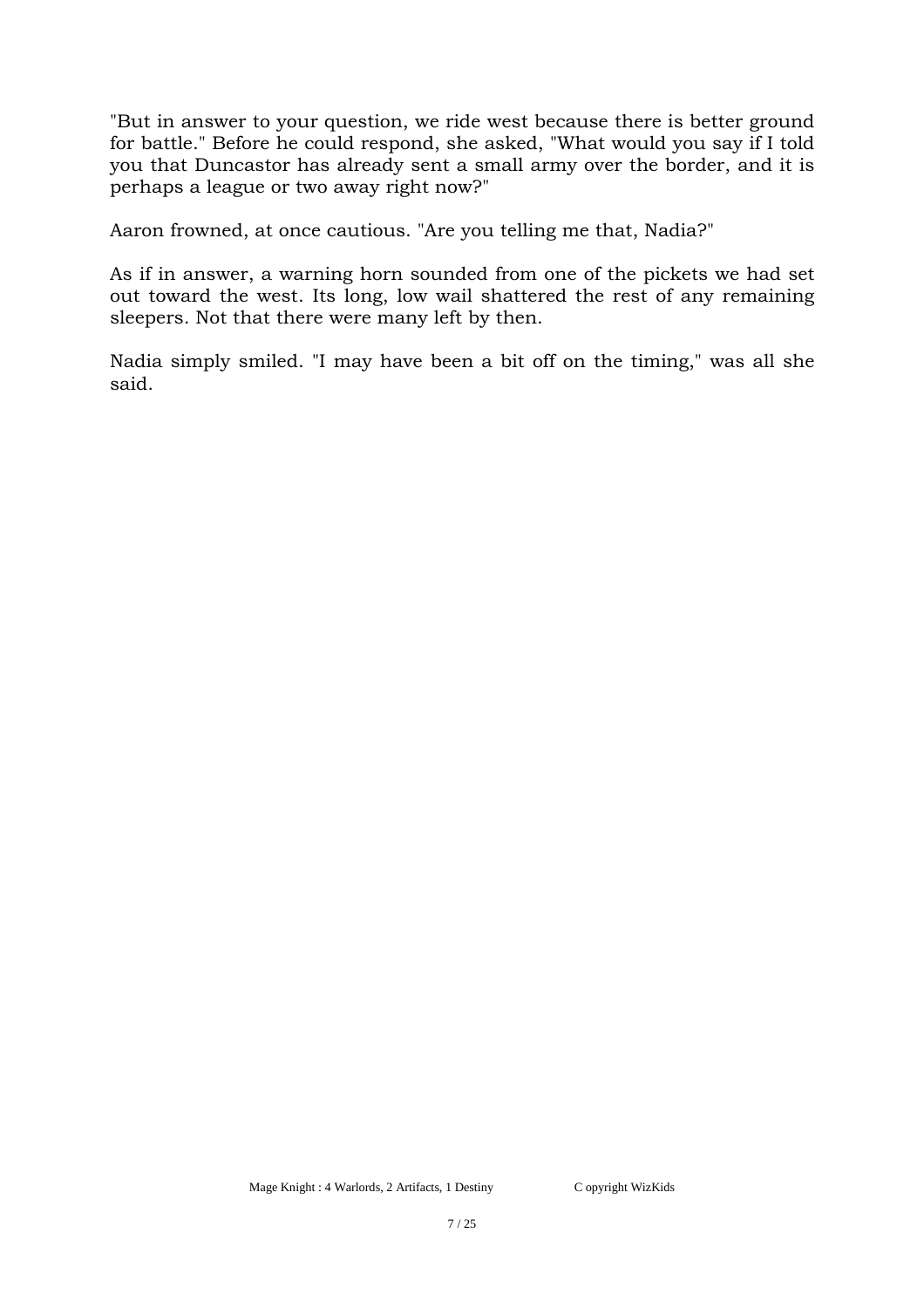#### **Hendraabi's Journal**

Kossak's sizable force should join with us soon, likely before we cross into Duncastor. Any chance that we had to get across the river unnoticed are likely going to be dashed by the appearance of the Nam de'Elvan, Centaur Outriders, and Troll Artillerists. Before, we were just a fighting force. Now, we are the measure of an army.

But the Black Thorn appears to have her own advantage as well. For Kossak's enemy, a warlord that Marz already faced in the bloody fighting at Ashon Rye, is none other than Darq the Corrupt of the Necropolis Sect. Kossak has chased the vampire warlord the whole way from Ashon Rye down and across Fairhaven's lands, fighting battle after battle against Darq's undead host. From what we have learned from our scouts, the Black Thorn has just been visited by a column of undead led by none other than Darq himself. Just as Kossak has joined Raydan Marz, Darq may have just joined with the Black Thorn.

Nothing is ever easy.

While Kossak's warriors have been able to win some decisive battles through the last couple of weeks, there just haven't been enough Elementalists to make up for the growing numbers of undead that Darq has been collecting. But when Darq added a column of Atlantean soldiers to his force, it tipped the scales in the Sect's favor. Kossak knew that his army would never be strong enough to stop Darq entirely. So Kossak came looking for an ally, figuring that the outlaw Marz was his best bet.

Raydan has accepted Kossak's aid, and the two have agreed to work together for a time until both of their objectives are achieved. For Kossak, the defeat of Darq. For Marz, the defeat of the Black Thorn and the acquisition of the Sphere of Jorandal. I feel that in time, if Raydan manages to win the artifact for himself, there may come a dangerous time where Kossak may covet Raydan's tool for his own use. But we shall see.

The Elves and Trolls in Kossak's host seem pleasant enough, but they have an edge of hostility towards us that is easily perceptible. I wasn't there for the battle at Ashon Rye, but I do know that many of the Elemental warriors that Kossak brought with him to the magestone mine died there in battle with Marz's warhost. The only thing that saves Marz from an elven archer's arrow now is the fact that Darq did far more damage to Kossak at Ashon Rye than Marz - and then even went so far as to resurrect Kossak's dead Trollkin in order to taunt the League warlord with his the shambling horrors.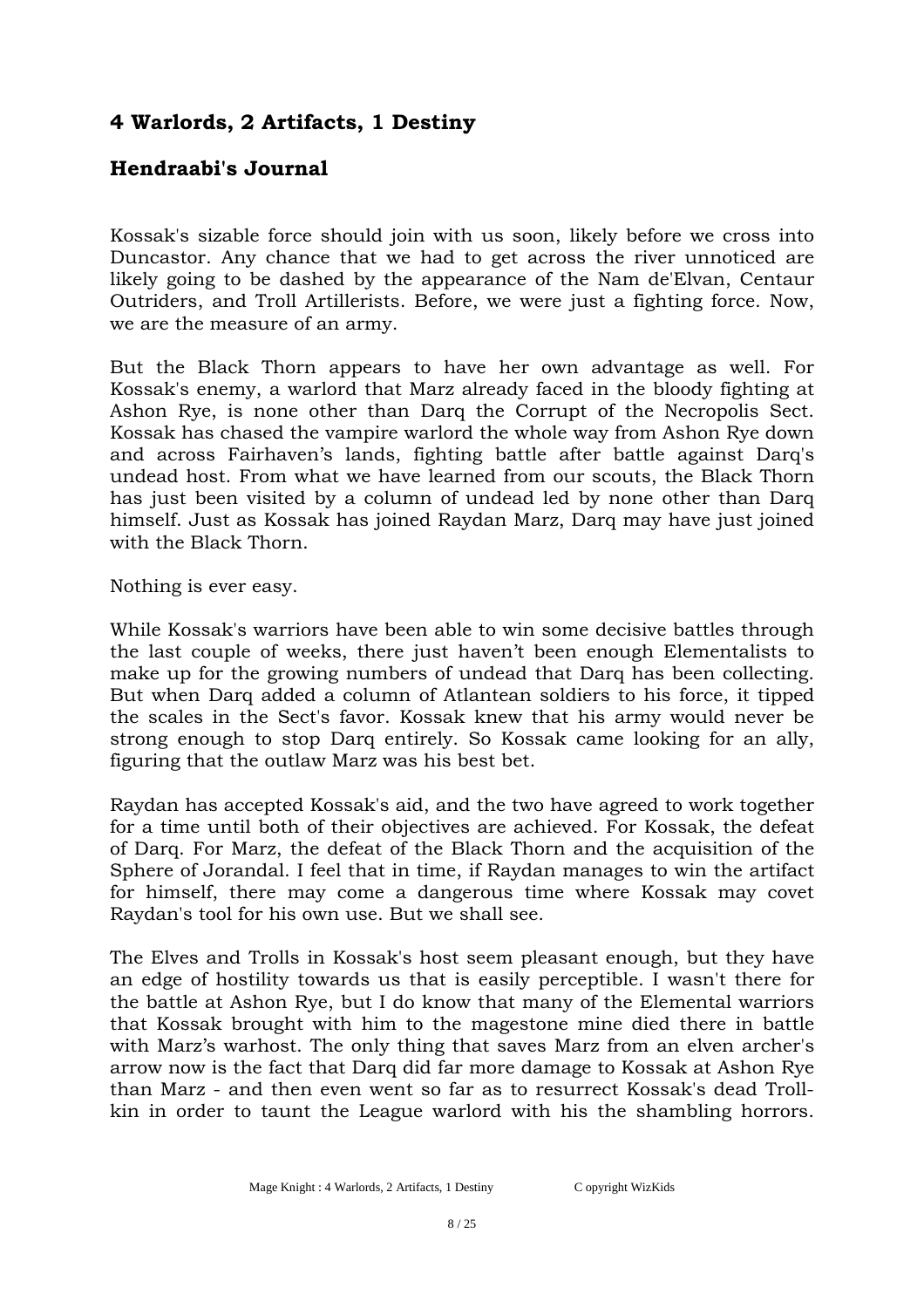Now we follow the Black Thorn in earnest, not attacking until Marz is sure that the master thief is about to unearth the artifact. Without the pages from the libraries of Glenn Cur, we are forced to meekly follow until an advantage comes along. Kossak says that the Black Thorn and the vampire lord have old histories together, and that their dark alliance may make a difficult enemy to defeat. But with the renewed confidence and vigor that Raydan's troops are showing since we joined up with Kossak's forces - and the impressed whistles the Nam de'Elvan make when they see the Storm Golem up close - I think we once again have a chance at victory.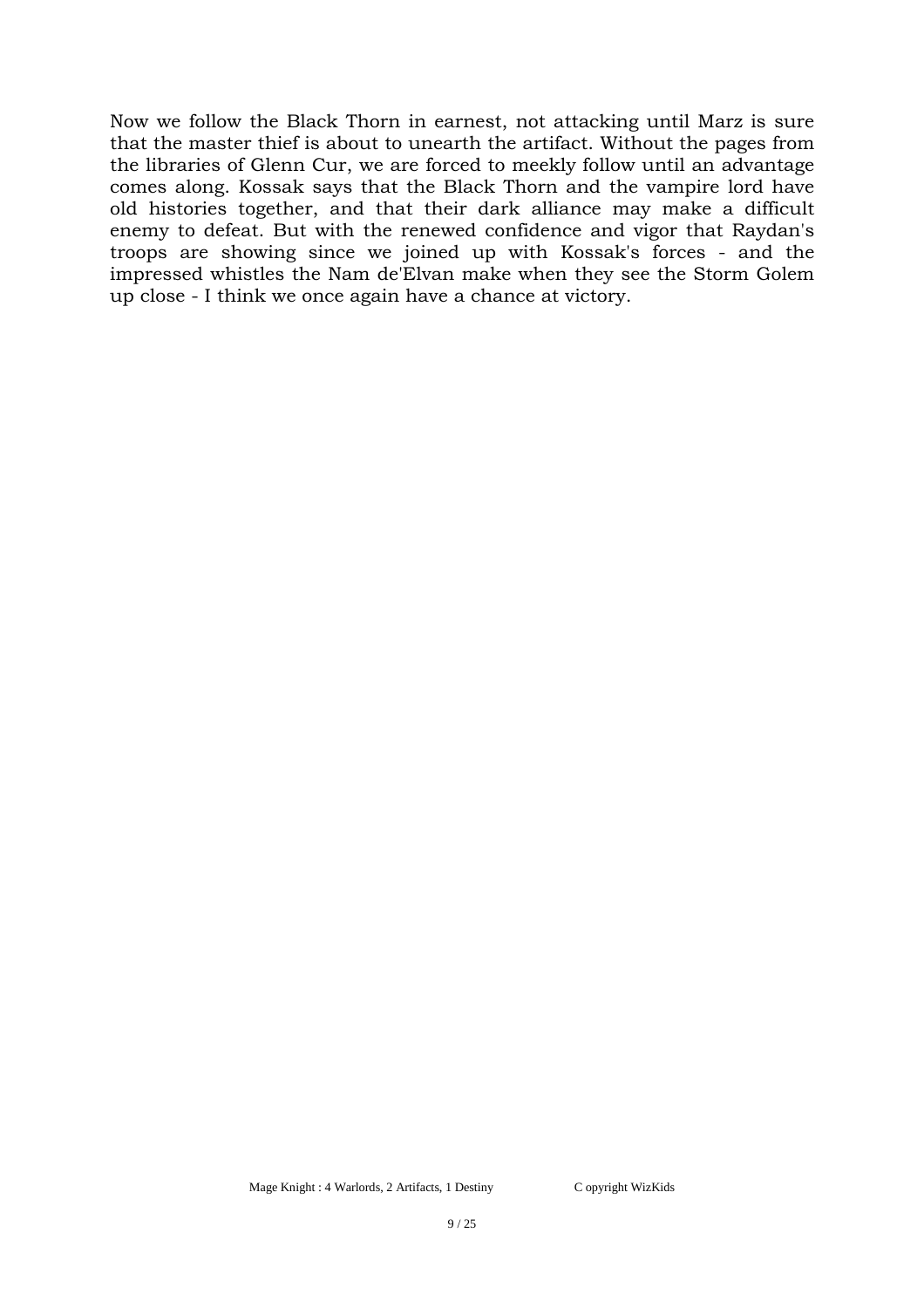# **Dark Allies**

Who was it that first said, 'Better the devil you know than the demon you don't?' I don't think that man was thinking of the Order of Vladd when he said it.

The alarm had warned us to prepare for battle, and I've never seen Fairhaven soldiers move so quickly. All of them trying to stuff their packs and roll their beds and otherwise do everything they normally would have to do to break camp. The Black Thorn's people know better. We simply picked up our weapons and left everything else lying on the ground. If we won the day, there would be time enough after. If not, it's better not to have anything weighing you down when you're in flight for your life.

Despite the chaos, Fairhaven's people managed to form a ragged line of battle before the first squad of prisoners broke through the brush and straggled into camp, hands laced over their heads. One of our pickets. A second trio stumbled in a moment after, also bereft of weapons and armor. They had a haunted look in their eyes, and only one name on their lips.

Darq.

Of the Order of Vladd.

Damn.

That was the first word to jump to my mind. I heard worse, standing there, my fuser powdered and packed and ready to blow the head off the first soldier - Duncastor or Necropolis Sect - to step forward from the treeline. Except that the Uhlrik Charger which rode out carried his sword at formal salute with a scrap of white cloth tied to its end. A Fell Reaper followed, his scythe exactly the same. Then a squad of Nightstalkers led out a Bone Golem. It squatted there in the shadows of the forest while further back we could just see the ranks of undead, swaying in cadence to some silent song only they could hear.

Darq the Corrupt rode out on his own Nightmare, one of the skeletal horses with a mane and tail of cold-burning flames and eyes that stared back from the infernal regions. The nospheratu prince remained cloaked in shadow, even after passing into the dawn-lit clearing. His armor seemed to radiate darkness, challenging all natural laws, and he rode up to our line alone without any fear that the weapons of a hundred warriors were trained upon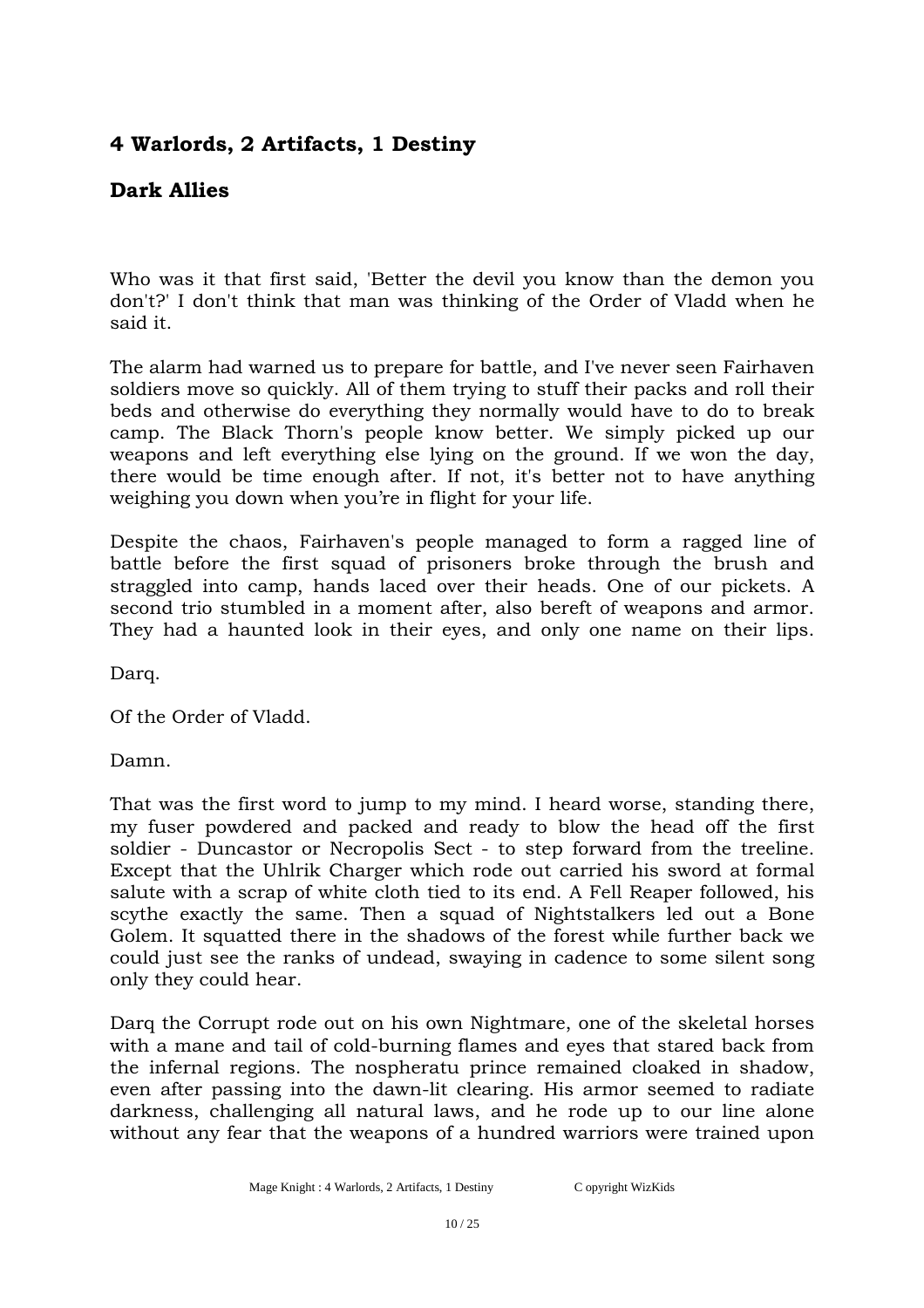him.

"Well met, Nadia os Darras."

The Black Thorn stood at the center of the line, between Prince Aaron and Tyrsis, blade naked and pistol held at her shoulder. "Greetings again, Darq," she said with exaggerated sweetness. "How's the wound?"

The vampyr's eyes gave away nothing, but was that the slightest shift of discomfort? And os Darras? Darq knew the name of Nadia's mother? I've been with Nadia for a long time, and we've run into the vampyr on previous occasions, but I would not have called those social engagements. Yet the other warlord seemed to know more about the Black Thorn than I. Then again, he was a connoisseur of secrets, Darq.

The undead prince surveyed the forces drawn up against him. "All this, for me? Really, you should not have gone to so much trouble."

"We were expecting to welcome a "delegation" from Duncastor." Nadia leveled the pistol at his head, thumbing back the hammer. "But you'll do."

"Ahhh, Duncastor." Darq sounded as if he was savoring the memory of a fine wine. Unconcerned for Nadia's pistol, he looked away and dug something from his saddlebag. I had thought until now that Darq did not know Prince Aaron or had not recognized the crest on the prince's left breast. When he threw the tattered and bloodstained banner at Aaron's feet rather than Nadia's, and was rewarded with the prince's appalled start, I reevaluated.

"Duncastor's soldiers were a diverting entertainment," Darq said. I glanced back into the forest, at the zombies "Some of my more expendable troops are following the survivors back toward the border. If they don't sleep, they just might make it home. Or, if we push for it, you and I, we may overtake them and ride into Duncastor first."

The Black Thorn did not hide her surprise. "You and I. Working together. Is that what you're suggesting, Darq? Having visions again, or just delusions?"

"Accepting the inevitable. We are being forced to cooperate. For now."

"And you expect me to trust you?"

Darq scoffed. "Of course not."

I saw Nadia's finger tighten ever so slightly on her trigger. "Then why should I believe that we need each other?"

Darq stared back with blood-red, uncaring eyes. "Because from what I have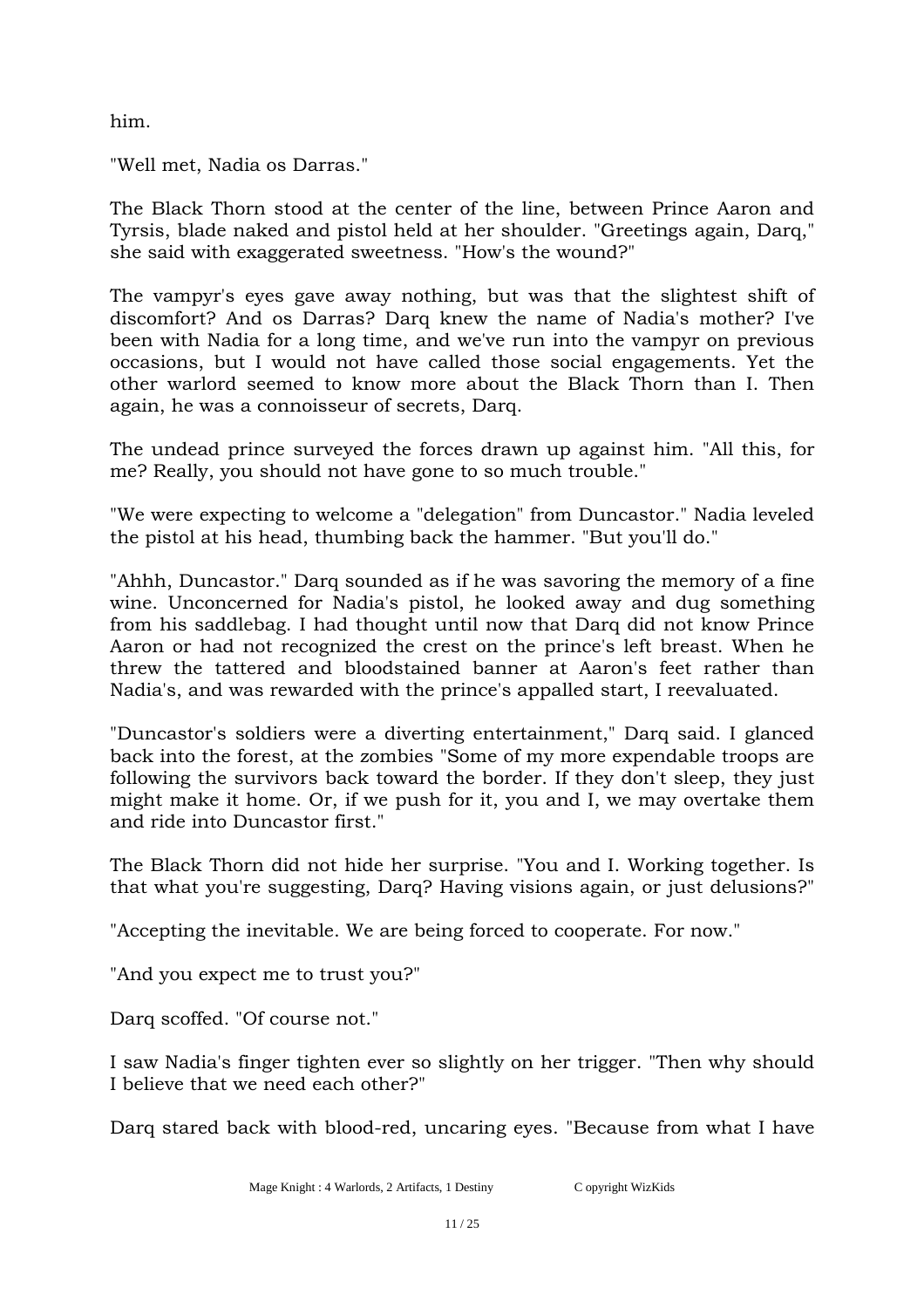discerned, Kossak Mageslayer has joined forces with Raydan Marz, and the two warlords will ride hard to catch you." I think it was safe to say he instantly garnered our attention. "I care nothing for your struggle with Marz, Nadia, or your goal at Tor Lendex. I am seeking my own prize. But this association between Marz and Kossak will eventually threaten my plans. So I will help you recover the Radiant Sphere, and you will assist me in breaking their alliance."

Where Darq had come by any of his information no one could guess, but I have to admit that I found myself accepting his bold statements as fact. As I had thought before, Darq is a connoisseur of secrets. The Black Thorn had come to that same conclusion as well, apparently. She lowered the pistol, carefully riding the hammer back into a safe position. "All right, Darq." Her tone was tight and neutral; the trademark of her bargaining voice. "Let's hear what you have in mind."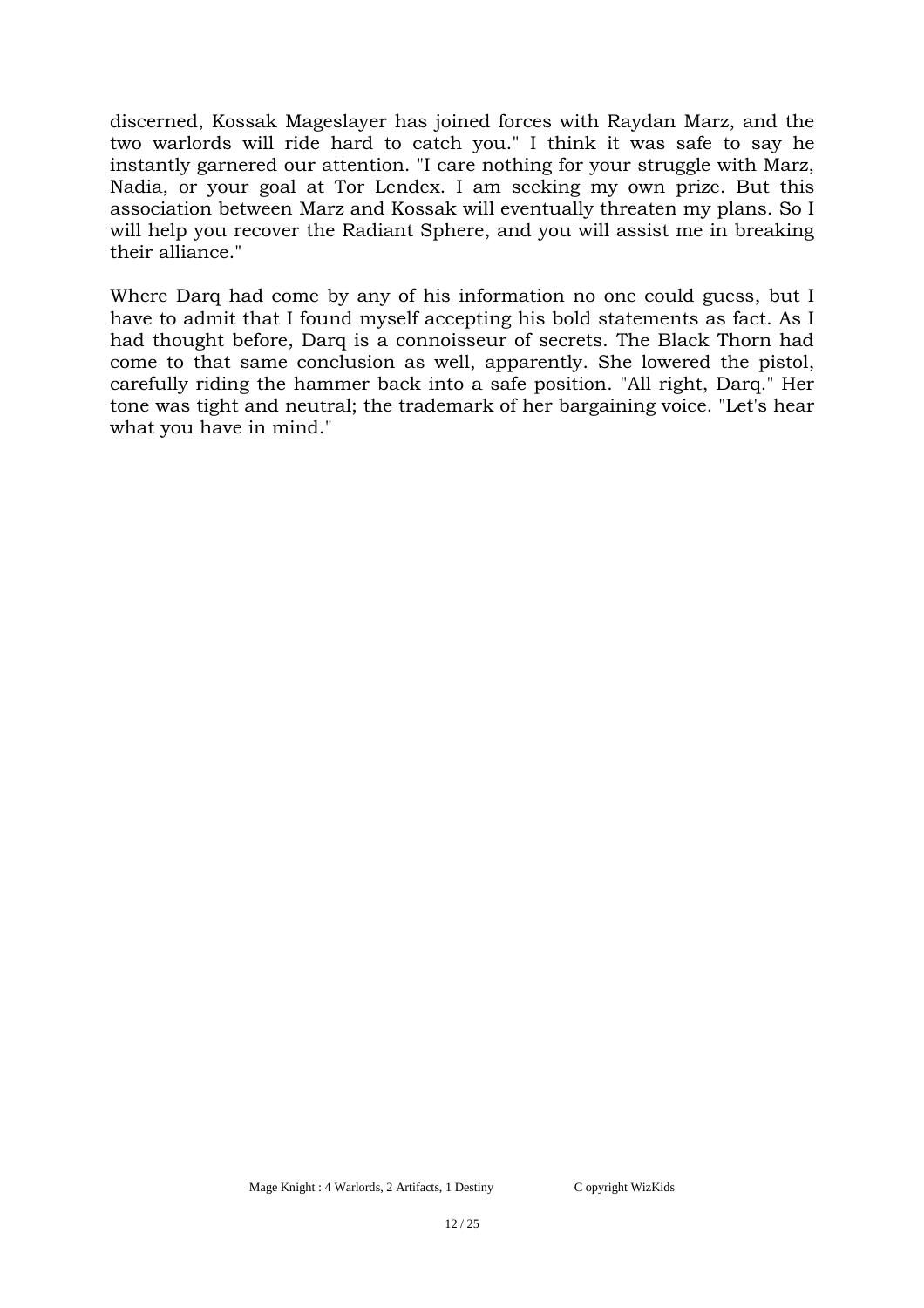# **Old Stone Bridge**

Everyone was looking over their shoulders after accepting the shaky alliance with Darq. Nadia's people, well, we wrote it off as the price of doing business, and so long as we avoided Darq's treachery we thought we'd come through all right. Aaron's soldiers were less sanguine. Prince Aaron was only onboard because we let him in on our secret, that the Globe of Jorandal—the Radiant Sphere—was real and hidden within the borders of Duncastor. In fact, Aaron confirmed that the rulers of Tor Lendex have carried an ancient scepter for generations as the baton of sovereign rights. Which must be the Scepter of Durax.

From what we discovered from the monks at Glenn Cur, the truth of the scepter is that it possesses powers of divination and should lead us to the Sphere. Our intentions are to 'borrow' it, recover the ancient artifac, and return to Fairhaven. Looking at the detailed map, the next thing separating Fairhaven from Duncastor—and us from our prize—was the Roa Kaiten, and Duncastor would certainly have troops stationed at the ancient river bridge we intended to use for our crossing.

Take the bridge. Push through the river town that guarded the far side. Then it was on to Tor Lendex, where we hoped to catch the noble relations of "Good" King Wellem unawares. A good plan.

It should have been simple.

It should have been.

The stone bridge has existed since the Age of Mists, a massive span that the Atlantis Guild could possibly duplicate, but I wouldn't lay odds on it. It is one of only a few safe places to cross the mighty Roa Kaiten, and as such it is often the target of marching warhosts. Fairhaven maintains Fort Bell to guard its side of the river, and it came as no surprise that Duncastor had seized the tower on Fairhaven's soil. Darq had warned us as much.

The Black Thorn halted our warhost outside of bow range, with Darq's army still hidden back within the trees and moving around onto our flank. "Lootan," she called to me, "Derrik, Tyrsis, Rabeus and Rodan."

Prince Aaron rode out with us, bringing one of his own captains. Nadia ignored them. I saw her concentration already focusing on the Duncastor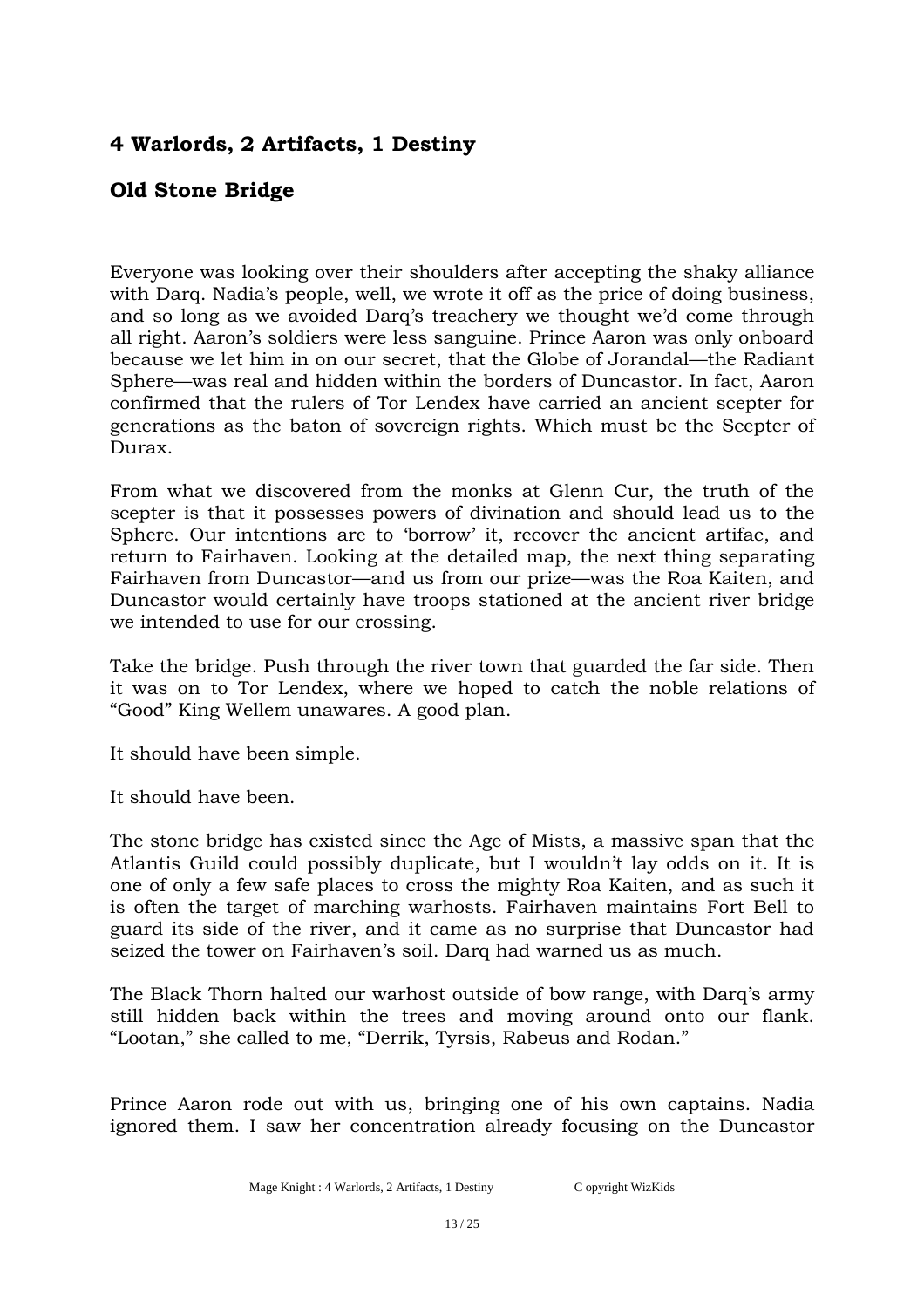warhost which assembled before the stone-block tower. It was smaller than ours, though barely. And there were still defenders on the bridge itself. The Duncastor warlord was a man I recognized. Yoquin Darsett, a veteran leader who had served Duncastor for at least thirty years. He rode out with a party of seven to meet with Nadia, dragging along a standard bearing his own colors of a forked lightning bolt as well as the red and gold dragon of Duncastor.

Nadia chewed into Darsett with the vehemence of an Atlantean war dog. There was never a chance for civil discussion, which could have too easily led toward a peaceful compromise and Aaron removing his people from the warhost to take possession of Fort Bell. Instead we bristled and threatened, as per our earlier plan, making a big show of Duncastor's incursion onto Fairhaven soil. Whenever Darsett thought to stand his ground and argue, the Black Thorn always interrupted him, raising his anger another notch and further distracting him and his people from watching the woods as close as they might.

Then Darq's battle cry shattered the 'negotiations' like a hammer through Prince Verrik's finest crystal.

It was a battle and an aftermath that I would care to not remember, and I commit very little to paper only because our forces had so small a part in the fighting. Darq needed us only as a distraction, it seemed, as his army rolled up Darsett's warhost with quick and brutal efficiency. His Fell Reaper and four Screeching Terrors swooped down to cut off any easy retreat. Darq himself led a fist of Feral Bloodsuckers over the walls and into the fort. The lesser undead moved more slowly, and were left at the forest's edge while the bulk of Darq's mounted troops stormed to the bridge to begin clearing the way across.

Yoquin Darsett freed his sword with murder clearly written across his face, but the Black Thorn sat her mount with stoic calm, hands clear of any weapon. The twins were ready with their blades, of course, and Tyrsis is deadly dangerous with his powerful, taloned hands as well as the great blade strapped across his back. Darsett is a veteran. He knows when the odds are bad. I'm not sure why he chose to look at me then. All I did was heft my fuser and shake my head, warning him to carefully consider the price of his actions. Then Darsett wheeled back to recover his warhost and lead it on a retreat away from Fort Bell and into the depths of Fairhaven's nearby forests.

Some regular Duncastor troops had broken loose of the fighting and rushed our small band, no doubt with hopes of salvaging something from hostages. They never stopped to reason that our bodies would have little bargaining power with Darq, or that they were terribly under-armed to deal with a mad Draconum and the officer corps for the Black Thorn's small, but elite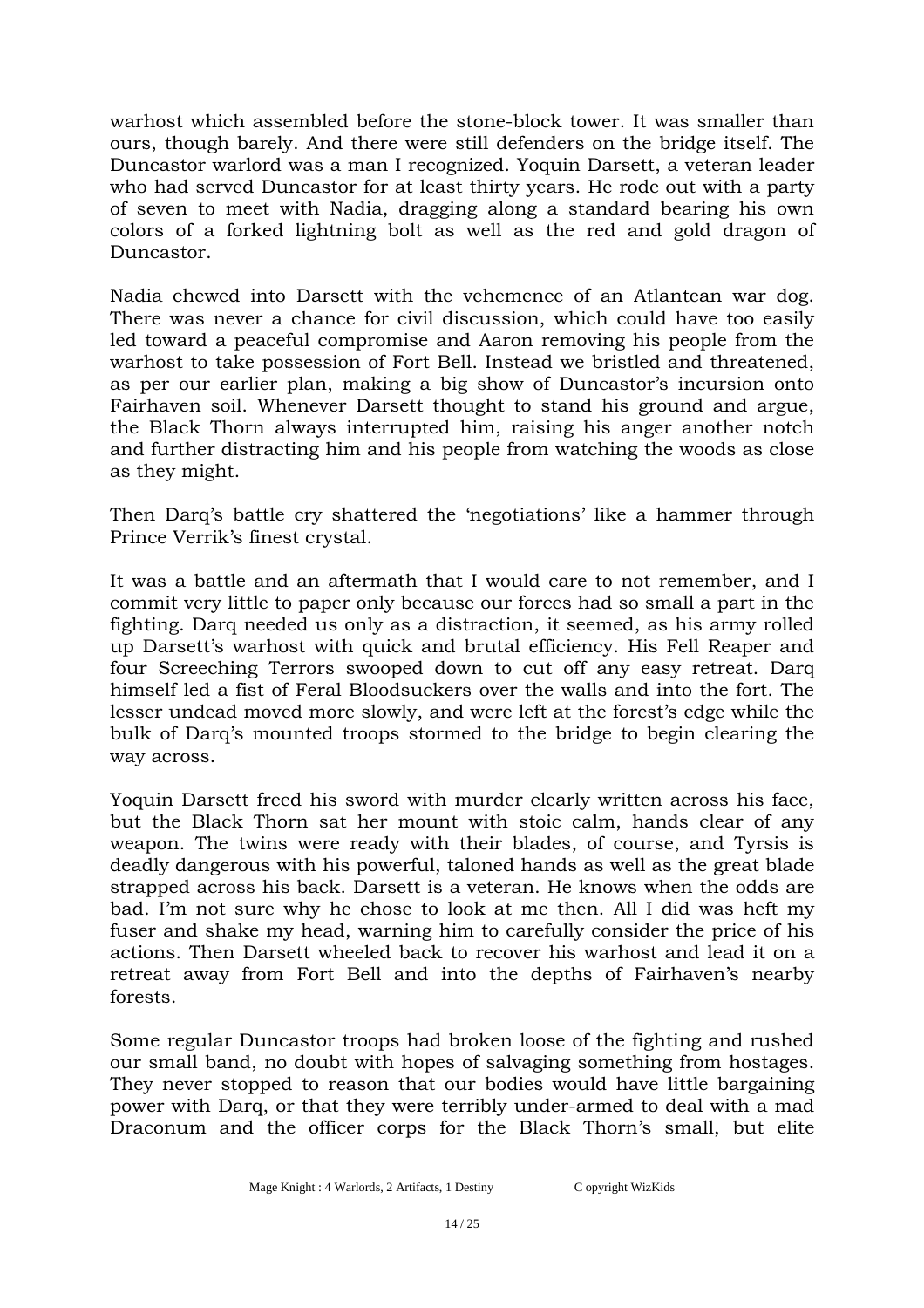warhost. I dropped one Utem Guardsman with a well-aimed shot that smashed in his sternum. Derrik clipped an Altem Guardsman, and the twins finished off the screaming Atlantean before pairing off with another two swordsmen. Tyrsis moved forward and struck down two crossbowmen before they could cause any real trouble.

Nadia never moved. She sat her horse, lips pressed thinly together as she watched Darq's rampage. I saw the naked fury in her violet eyes and thought I knew the reason. This small scuffle had felt more like slaughter than a true battle The Black Thorn might be many things. But a butcher she is not.

When we led our forces across the bridge behind the main section of Darq's warhost, then I saw the real slaughter. What Nadia knew was likely to happen, probably from the moment that Darq pushed for the bridge ahead of us.

I don't know even now what the name of the Duncastor river town is. Or was. I don't want to know, though I expect to hear it in passing. It will come up as the village that the Black Thorn helped destroy, though we had so little part in it. It's bad enough that I will remember what it looked like, with homes burning and citizens hacked down in the street. Only a few lucky soldiers escaped—I saw some leap into the cold waters of Roa Kaiten, while others fled into the surrounding trees. They would be no trouble to us as we moved against Tor Lendex. They would have been little trouble regardless. As it turned out, we rode alongside a much greater threat.

His name is Darq, of the Order of Vladd.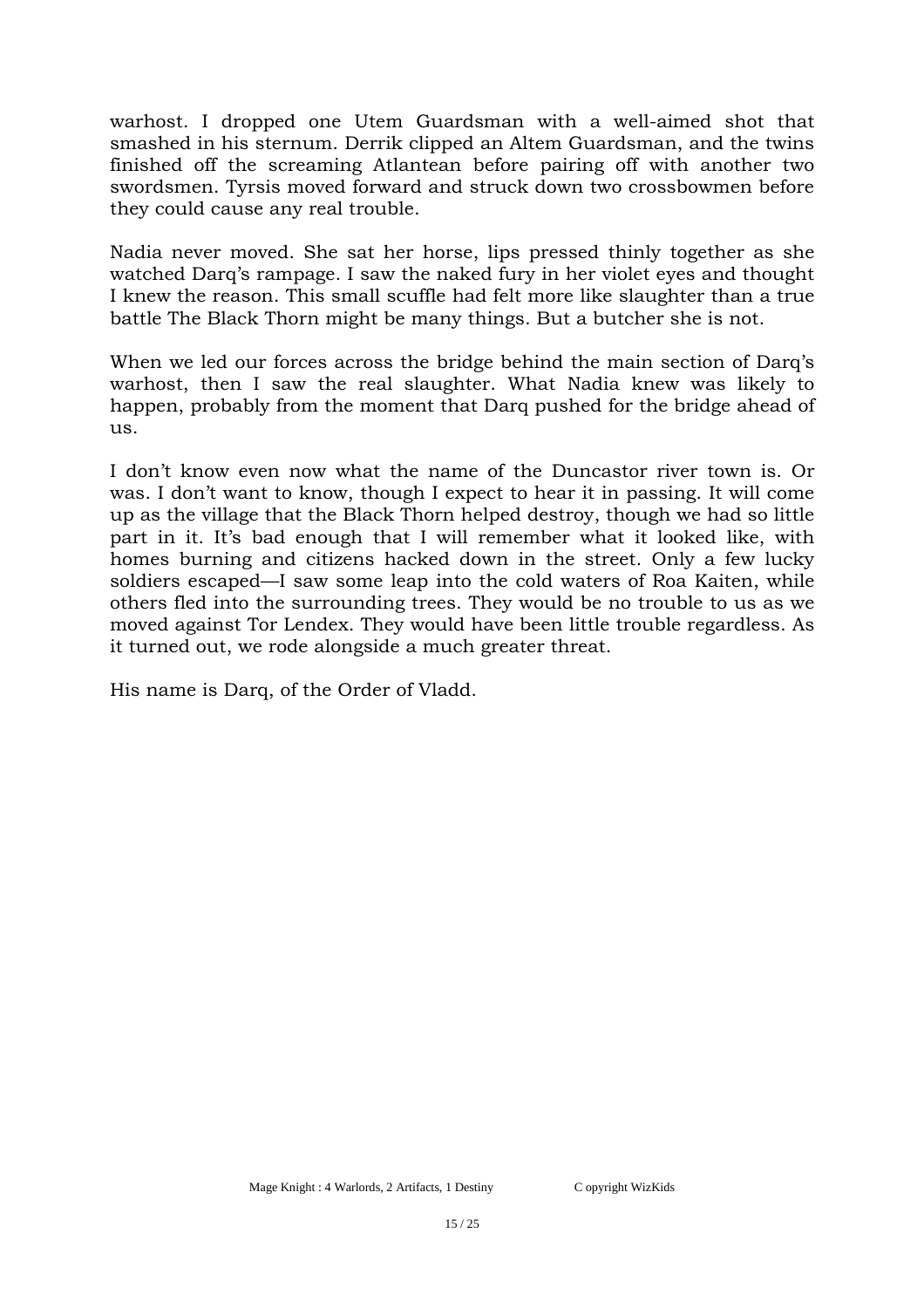# **Trail of Biars**

Have you ever tried to walk through a bramble thicket? With each step, sharp thorns slash at your legs, arms, and face, cutting and tearing as you fight to move forward. As anyone who has attempted this knows, once you get a short distance into the briars you have to decide: Do I back out now and try to find another way, or do I keep going and try to push through? You know that once you make that decision, you have to keep going no matter how badly it hurts.

I wish we'd gone back.

I was with Kossak's party as we crossed into Duncastor that day. The Troll was on edge, as were many of the League's force. The tales gleaned from the few stragglers we met on the way did done nothing to improve morale. As the army drew closer to Darq's force, we met with more and more refugees, people who managed to escape death at the hands of Darq and the Black Thorn. With each story, Kossak's face grew grimmer, until I feared for what would come.

As we rode up to the stone bridge, we saw carrion birds circling in the sky ahead. Huhn drew a sharp breath at the sight, and nudged Kossak to alert him. The huge Troll nodded and gave the order that pushed his warhost to the front. My heart fell, but my hands remained steady as I followed in Kossak's wake.

The bridge itself stood undefended, barren. One of the scouts reported that the few men who had been guarding the bridge had fled at their approach, dropping their weapons in their flight. Kossak's teeth ground audibly, and one of the Atlanteans' horses shied away from him. A little searching revealed a pile of dead Duncastor soldiers, stacked neatly by the river's bank. Obviously a battle had been fought here, and I hoped that was all.

I was wrong.

Just beyond the bridge lay a smoking ruin that had once been a town. As the army came upon it, we froze with horror. Atlantean and League warriors alike. We are hardened men and women, whether Troll or Elf, Human or Centaur. Months of constantly fighting Darq's undead warriors had left us numbed to fear, or so we thought. We had only seen soldiers die, though. Never children.

The streets of that town were literally red with blood. Civilians. Men, women,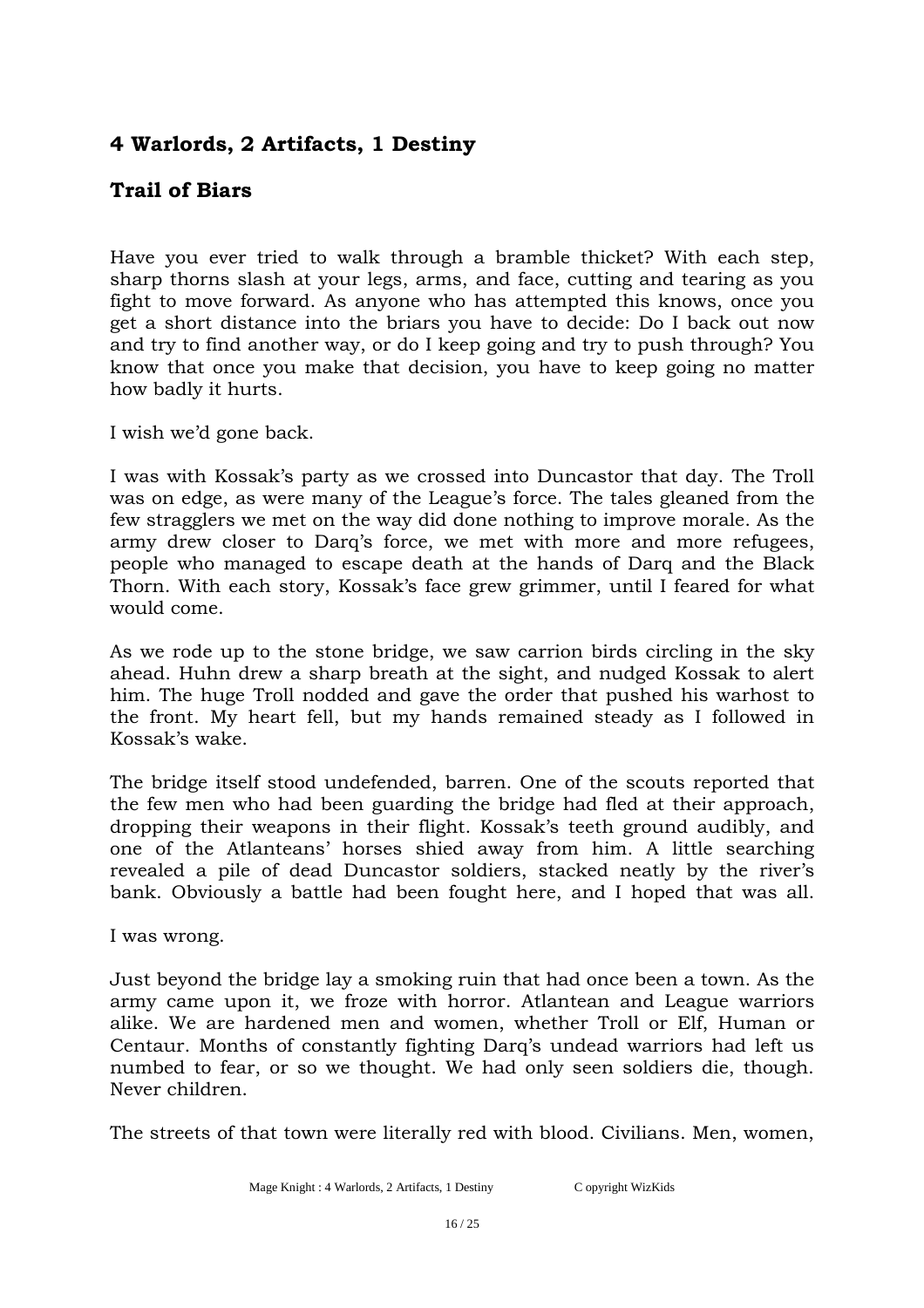and children alike were slaughtered and burned, their corpses littering the streets like weeds. In a few places someone had tried to begin the death rites, but whoever it was had left, not waiting to see if we would kill them too. So much suffering, and nothing I could ease. I thought my heart would stop.

Kossak and Marz talked quietly for a time, giving the rest of us a chance to recover our composure. When they finished, Kossak walked over to me and rested his hand on my back for a moment. "The Land will not forget this, lady. The Land never forgets," he said.

Raising his voice, he spoke to the rest of the party. "Darq no longer cares who he kills, and his trail will be simple to find. Prepare yourselves; this may not be the worst we see. I fear what lies ahead." Huhn and the others nodded as we prepared to move forward through the blasted town. All I could think of, though, was the way it feels when a cut is deep, and blood flows clean through the wound.

Too late to turn back, and the thorns scratch at me mercilessly. I only hope we make it through alive.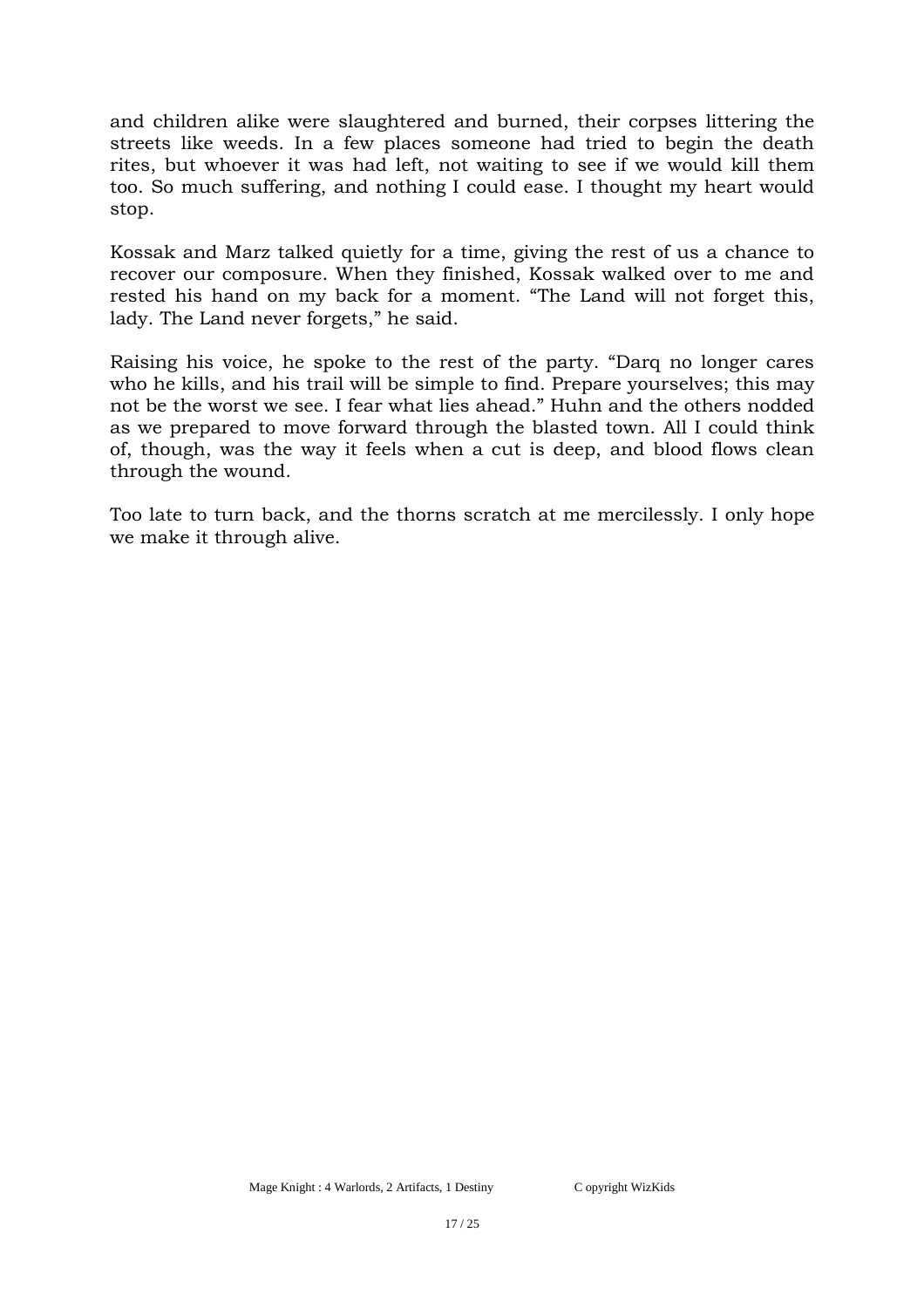# **Hendraabi's Journal: Marz at Tor Lendex**

**rollow** the Having crossed the river bridge, Darq and Thorn are heading straight for Tor Lendex, a sizable city in the eastern half of Duncastor. All we need to do is to  $\sim$ follow the trail of burned homes and corpse-littered fields to learn where Darq has been, and to accurately guess where he will be heading next.

Raydan sent a group of his scouts to ride ahead of Darq's slow-moving army, so as to warn Duncastor's villagers and farmers of the encroaching threat. Kossak assigned a group of his Centaur Archers to ambush pockets of straggling zombies, destroying them with flights of arrows while we have the chance. strategic advantage until we reach the open grasslands by the walls of Tor source of corpses for use in the corpses for the corpses for a legend regarding and  $\alpha$  legion regarding and  $\alpha$ Lendex. From there we can come at Darq's army from all angles without having to worry about irrigation ditches or rows of gamato plants. Because the surrounding terrain is largely agricultural, we won't have any

But, the question remains. What up they want at for Lendex: But the question remains. What do they want at Tor Lendex? But, the question remains. What do they want at Tor Lendex?

Maleficius has a possible answer to that question, but not a sure one. He suspects materies has a possible answer to that question, but not a sare one. He suspects<br>that Tor Londov has little to offer for Darg, saye as a source of cornses for use in his undead army. But, there is a legend regarding an object the city is famous  $\overline{r}$ for. The Scepter of Durax, the talisman of the ruling family of Tor Lendex, reputedly has the ability to reveal the location of whatever the holder seeks.  $\frac{1}{2}$ These divinatory powers thought to be based more on myth than fact. But with rod just might be what the Black Thorn is seeking as a way to determine the location of the fabled Sphere of Jorandal. that Tor Lendex has little to offer for Darq, save as a source of corpses for use in<br>his under derived be what there is a lengt describe are abject the situic foresee the beeline that Darq and the Black Thorn are making towards Tor Lendex, the

We all agree that the Scepter is a logical next step. Even if it isn't what the Black Thorn is seeking, finding the artifact might help Raydan Marz complete his quest for the Sphere of Jorandal. What exactly is written on the pages that the Black Thorn stole from the monks' histories we will likely never know. But finding the give us the advantage over our bloodthirsty enemy. Scepter before she does is a worthy gamble that will hopefully cost few lives, and

Our plan is simple. Marz will ride ahead of all three armies, and try to reach Tor Lendex before the Black Thorn is even within sight of its walls. Using all of the forces under his command, Raydan will pierce the gates, move through the city, and claim the magical rod from the ruling family. Kossak will engage the Black Thorn and Darq's army just outside the city walls, hopefully buying time for Raydan and protecting the innocent people within Tor Lendex. Once Marz has the Scepter of Durax, he promises that he will come to Kossak's aid against his sworn enemy.

Tonight, we ride. For now, all we can do is watch and wait.

Hendraabi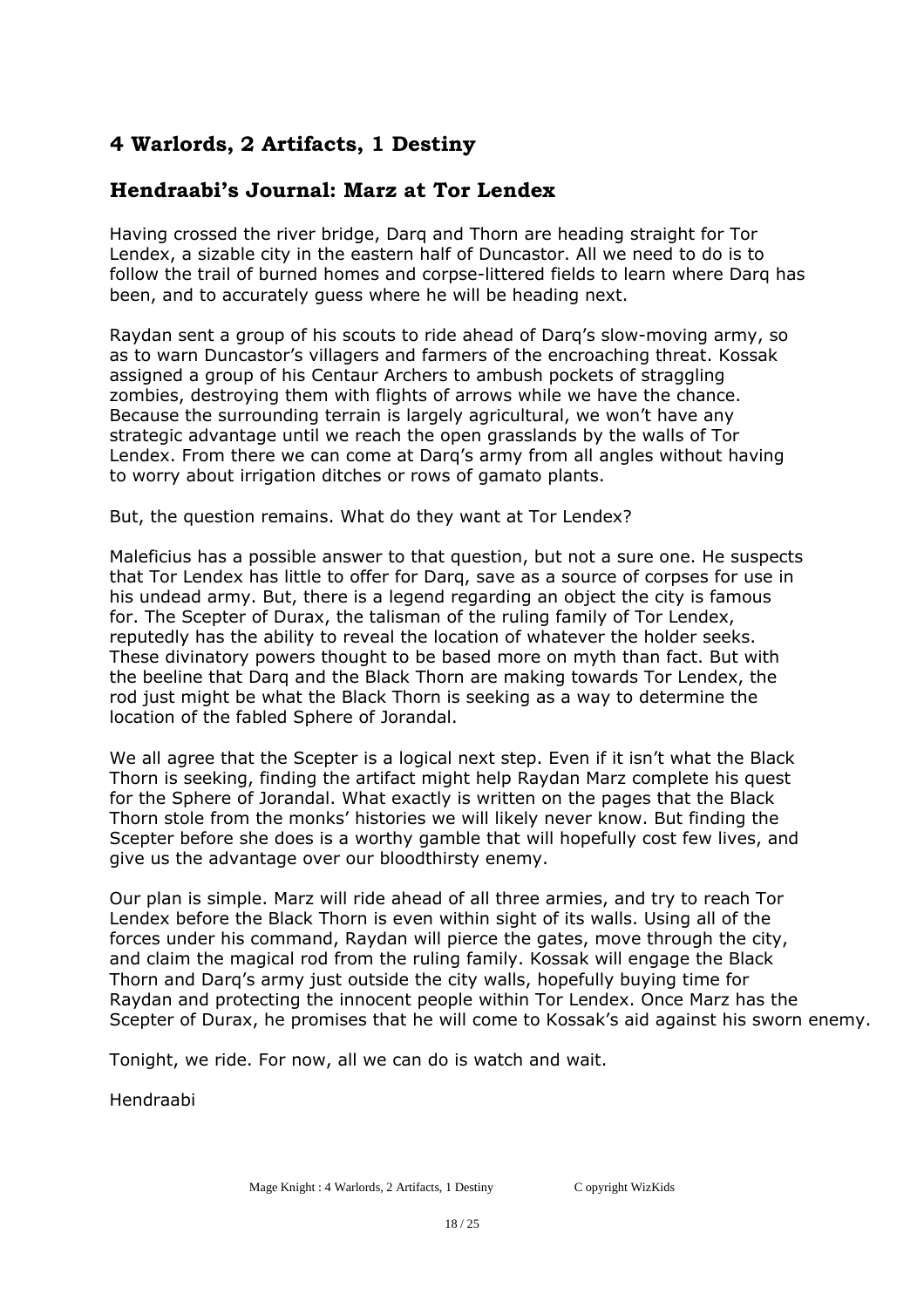# **Darq's Betrayal**

The Black Thorn stood before Darq, her sword stained with Centaur blood. Her glare showed the fierce anger that was seething inside her. Her forces were fighting and dying before the gates of Tor Lendex, and she wasn't pleased about any of it.

"My troops have engaged the Mageslayer's warriors," she said, "but Marz is already within the city walls."

"You came all this way just to tell me that?" Darq replied curtly. "Tell me something I don't know."

The Thorn gestured to one of her subordinates, who unrolled a sketched map of Tor Lendex. "I need your support here and here," she said, pointing to two spots on the map with the tip of her sword. "If we don't neutralize Kossak's troops, there isn't much point in being here at all."

"Yes, of course," Darq said, feigning interest poorly. "I will send detachments of Zombies immediately. Is that all you need of me?"

Black Thorn eyed her gruesome ally suspiciously. "Yes," she replied, trying to read Darq's intentions in his face. "Are you certain you can spare the troops? Your positions will be hard pressed today."

"I said it would be done. If that is all, I am leaving." Darq turned away from the warlord and walked toward his waiting army.

"Wait," the Black Thorn called after him. "Where do we meet once Kossak's horde is in retreat?"

"We rally at the south gates," he called back to her. "Once Kossak falls, the city will be as good as ours. Marz will be trapped inside. Then we can destroy him at our leisure."

"And if Kossak doesn't fall?" she inquired.

"Then you'll be dead."

\* \* \*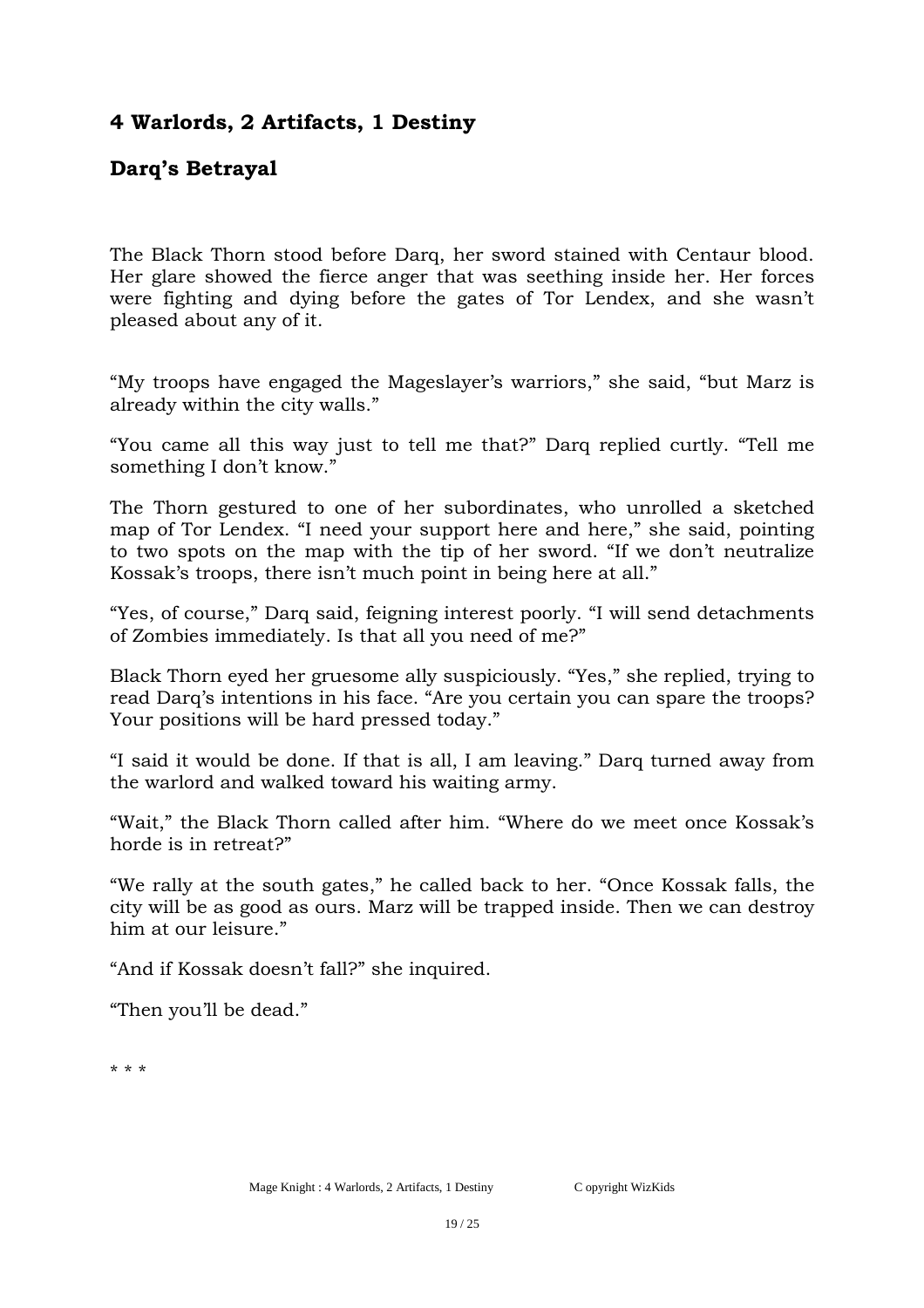"Which units shall we send to the Black Thorn's aid, master?" asked a newly appointed officer. Darq slapped him across the face, sending the Elf sprawling to the ground. Darq's other generals quickly stepped away from the scrambling warrior.

"Ignorant cur! I wouldn't waste even your sorry hide to sack this walled sewer! Prepare to march! Protect the flank but disengage. Black Thorn fights alone!"

Another general, shocked, began to protest, but a poisonous glance from Darq warned him to hold his tongue. All of them dispersed wordlessly to ready their troops--not for the battle they had expected, but for another forced march across Duncastor's countryside. When his officers were gone and he heard the scurry of messengers and signalers announcing the change of orders, he heaved a great breath and smiled a satisfied smile.

"Mageslayer!" Darq called out into the misty wilderness. "Fight over dirt and stacked stones if you wish! While you're busy here, I'll learn the secrets of the Vermillion Crown!" Darq could hear the horns blowing, the signal for his army to advance. "Who knows, Kossak?" he cackled. "Perhaps I'll raise you as my personal servant one day!"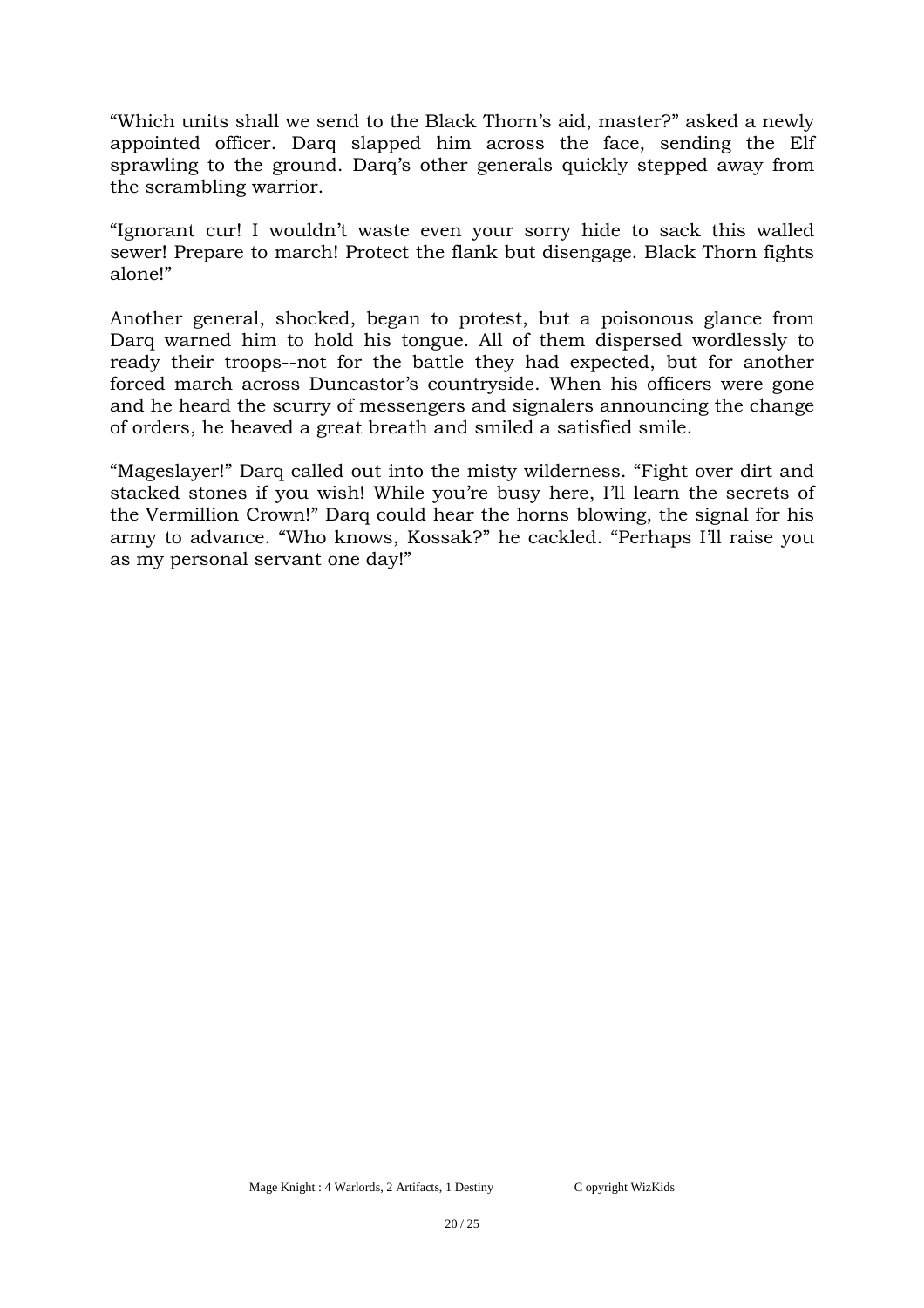#### **Battle at Bydalia**

#### *Four warlords clashed in the city of Tor Lendex. Two of them betrayed their allies and left them to die.*

When Raydan Marz smashed through the main gates at Tor Lendex, he didn't waste any time trifling for war-booty. Instead, Marz marched his soldiers directly against the guards defending the palace that lay at the city's heart. Personally commanding the charge, Marz's fighters tore through the royal guards, smashed down their cavalry, and pierced the royal palace before his nemesis, the Black Thorn, could even begin her own siege of the city's southern gates.

The Scepter of Durax, an object held in great veneration by the royals of Duncastor, was the sole reason that Raydan Marz battered his way into the well-defended city. While the rulers of Tor Lendex had used the rod as a symbol of office for centuries, the scepter had magical powers unknown to its holders. When Raydan Marz lifted the artifact from the hands of a cowering official and commanded knowledge from it, the warlord suffered a powerful vision. A vision of a location in Bydalia where he could find what he truly quested for. The fabled Sphere of Jorandal, which could control the bones of the earth.

Outside of Tor Lendex, the champion of the Elemental League, Kossak Mageslayer, was fighting a difficult battle against the combined forces of two very potent enemies. His chief antagonist was the Black Thorn, a woman of great beauty and significant military prowess boasting a host of veteran soldiers. Supporting her flank was a sizable force of undead that tore and ate into Kossak's Troll and Elven warriors without fear or hesitation. Even though the odds were against him, Kossak knew from his ally Raydan Marz that if the Black Thorn got into the city the cost to the Land would be great. So the Mageslayer fought on at great cost to his own troops.

But unknown to Kossak, when Raydan finally claimed his prize, the warlord turned and moved out of Tor Lendex as quickly as possible, leaving Kossak's warriors to buy time for his flight. And unknown to the Black Thorn, who had been waiting for hours for the remainder of her ally's sizable army to appear on the battlefield, Darq and his host had abandoned her to die against Kossak's soldiers. All in order to buy time for his own troops to get ahead of the Mageslayer. To get that much closer to the mystical place where he could finally unlock the powers of his own artifact, the Vermillion Crown.

By the time the battle was done, and Kossak and the Black Thorn had both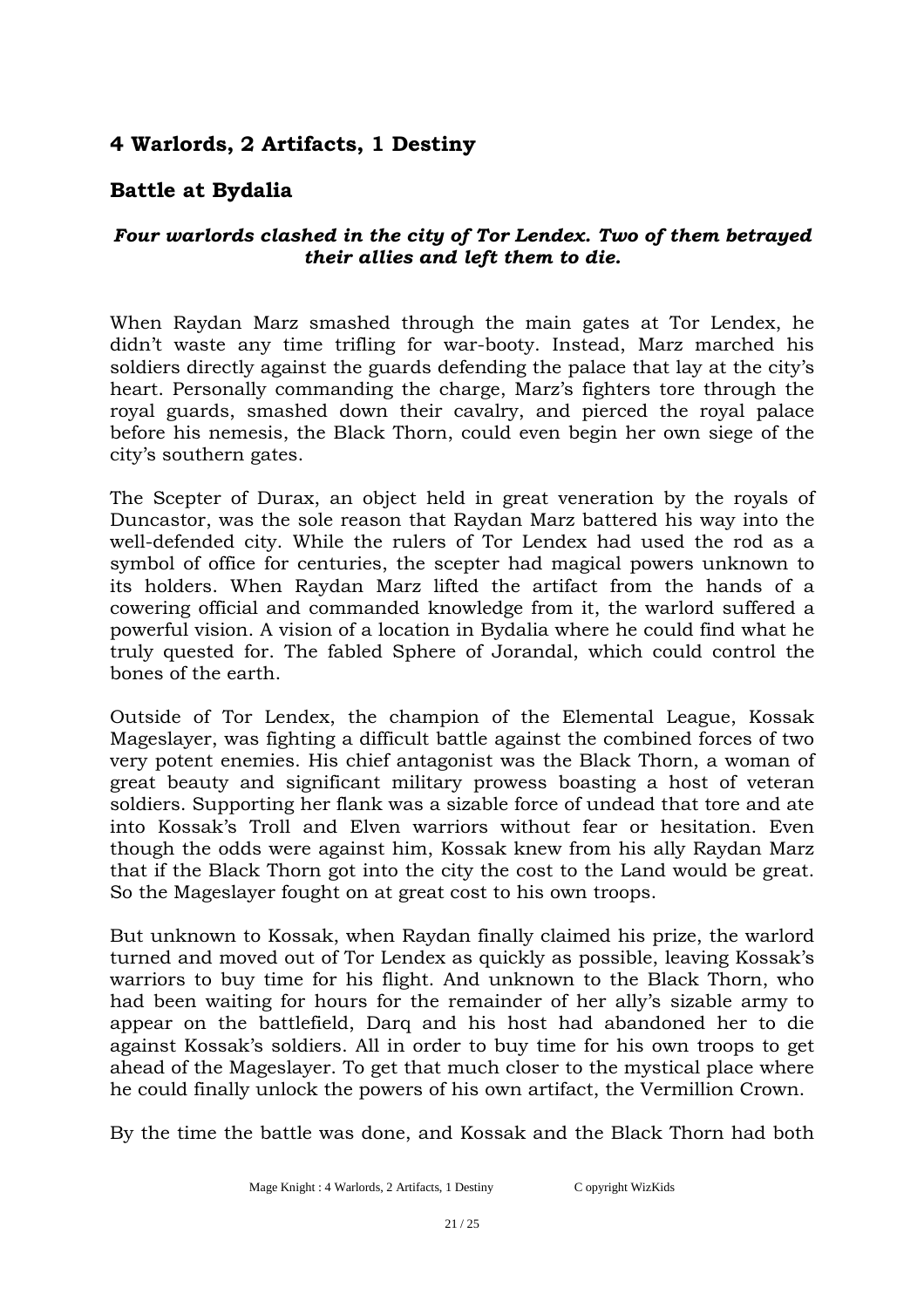realized that they had both been betrayed, Marz and Darq were well on their way to their destinations. The two betrayed warlords could do little more than regroup, bury their dead, and then each head their own way to hunt down the one that had wronged them.

Now Raydan Marz is within reach of claiming the Sphere of Jorandal for himself, with the Black Thorn quick on his heels. But unknown to Marz, it turns out Darq's destination has been Bydalia as well all along. Soon, clashes will erupt in this ancient city that may well shape the fate of the Land for many years to come.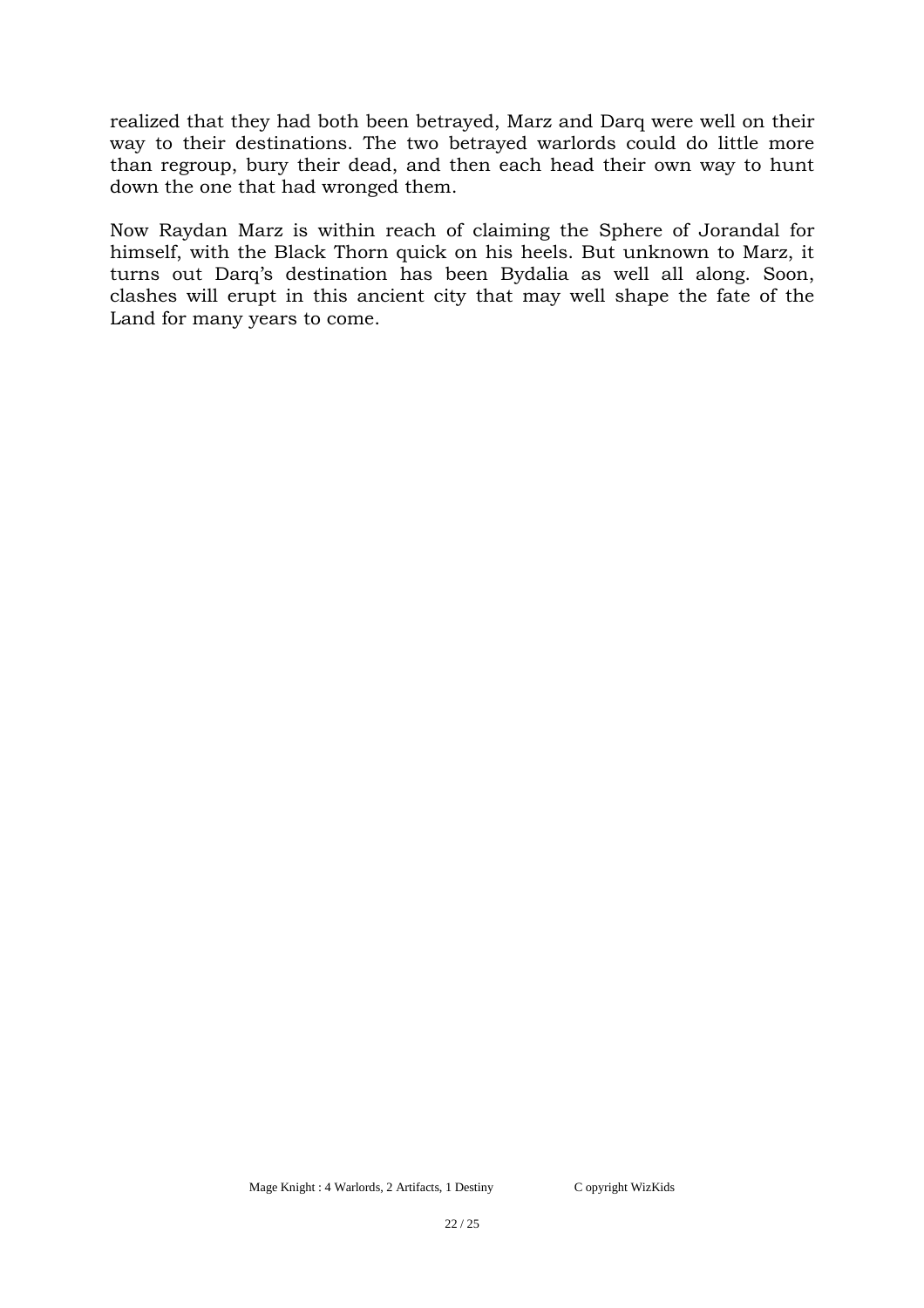#### **Battle on the Tibersus**

#### *Darq the Corrupt attempts to remove the curse from the Vermillion Crown. Can Kossak Mageslayer stop him in time?*

Darq the Corrupt has traveled for many months to reach his destination, the Roa Tibersus, with Kossak Mageslayer of the Elemental League attacking him every step of the way. Now Darq has finally reached the site where the Vermillion Crown was forged long ago. If the vampire warlord can break the curse that was laid over the ancient crown, Darq will be transformed into a blend of vampire and mortal. He will become a *nopheratu* of living flesh, without the restrictions of either the living or the dead.

But, Kossak Mageslayer wants to stop Darq and what the Troll warlord wants, he gets. Ever since the Battle of Ashon Rye the Elemental warlord has chased and battled the Sect warlord. But after months of fighting and his failure to stop Darq at the banks of the Roa Kaiten, Kossak finally admitted that Darq was too strong to defeat by himself.

So the Troll Chieftain approached Raydan Marz, an Atlantean outlaw, about joining forces. At the time Raydan had his own problems with a warlord called the Black Thorn, but Kossak agreed to help Raydan against his enemy if, in time, Raydan would help Kossak put an end to Darq's evil. Raydan agreed.

At the same time, Darq approached the Black Thorn, and offered her a very similar deal. If she would help him defeat Kossak Mageslayer, Darq would help her defeat Raydan Marz and win the prize they both coveted – the Sphere of Jorandal. She agreed, and within days the four armies arrived at the gates of Tor Lendex and clashed in a violent struggle.

The battle was swift, brutal, and short. Halfway through the fight, wanting to gain some lead-time over Kossak, Darq broke away from Tor Lendex and headed for the Tibersus. Leaving his slow-moving zombies behind to fight alongside the Black Thorn, Darq double-timed his regular troops on towards his final destination. Towards the end of the battle, Raydan Marz claimed the Scepter of Durax, an artifact that would ultimately show Raydan the way to the location of the Sphere that he quested for. With his prize in hand, Raydan also fled from Tor Lendex, leaving his ally Kossak behind.

By the time that the two remaining warlords realized that they had been tricked, many of their warriors lay dead within the bloody grass. With grim acknowledgement the Black Thorn left her fallen where they lay and rode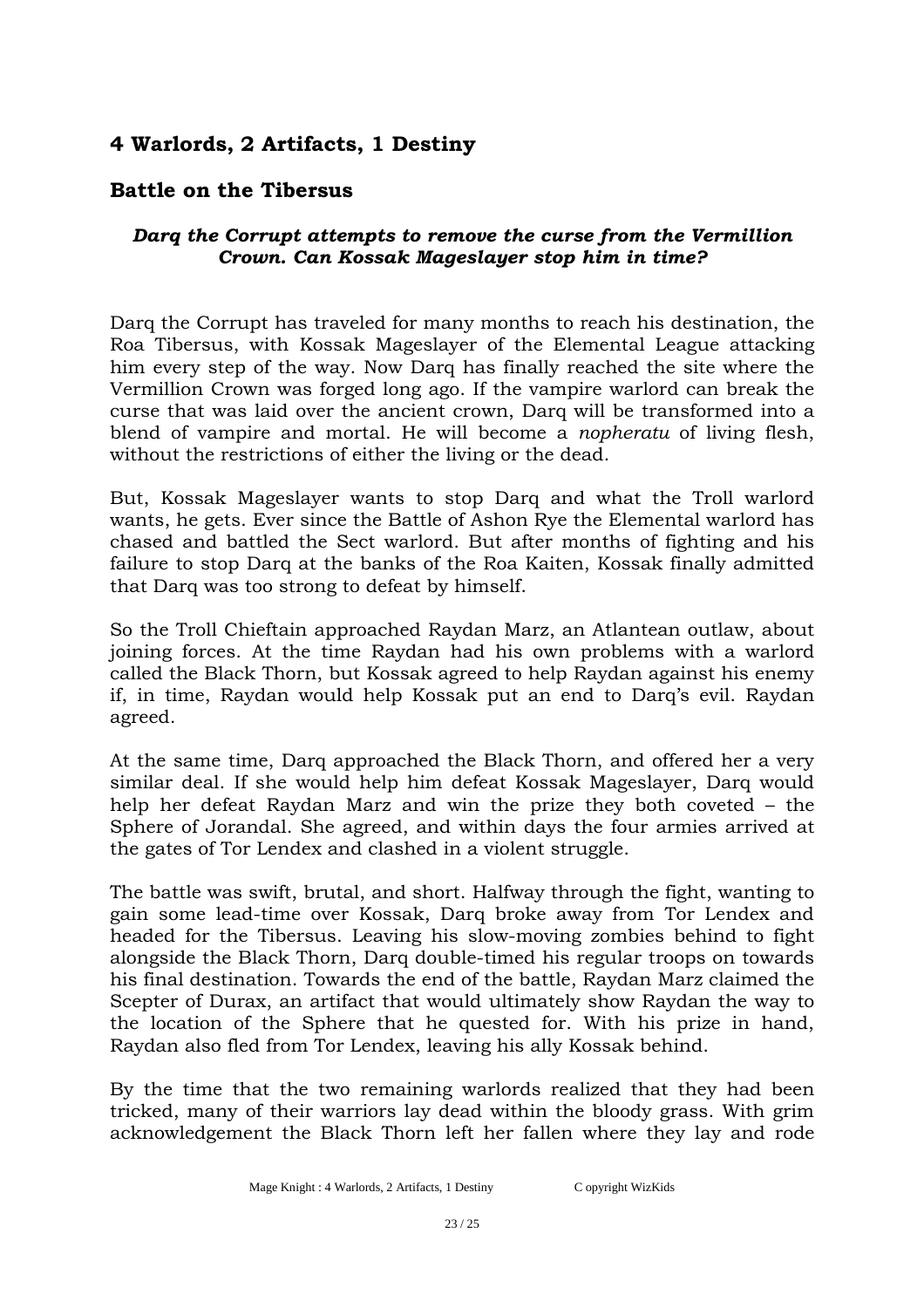hard after Raydan Marz. After burying his own dead, Kossak turned his troops away from Tor Lendex and marched them hard along Darq's trail, vowing that Darq would soon be dead.

Now Darq and Kossak meet for a final battle near the banks of the Roa Tibersus. If Darq can manage to reach his destination and break the crown's curse, he will become more powerful than ever before. It is up to Kossak to stop the Sect warlord before he can attain his goal, or Darq may become an unstoppable force.